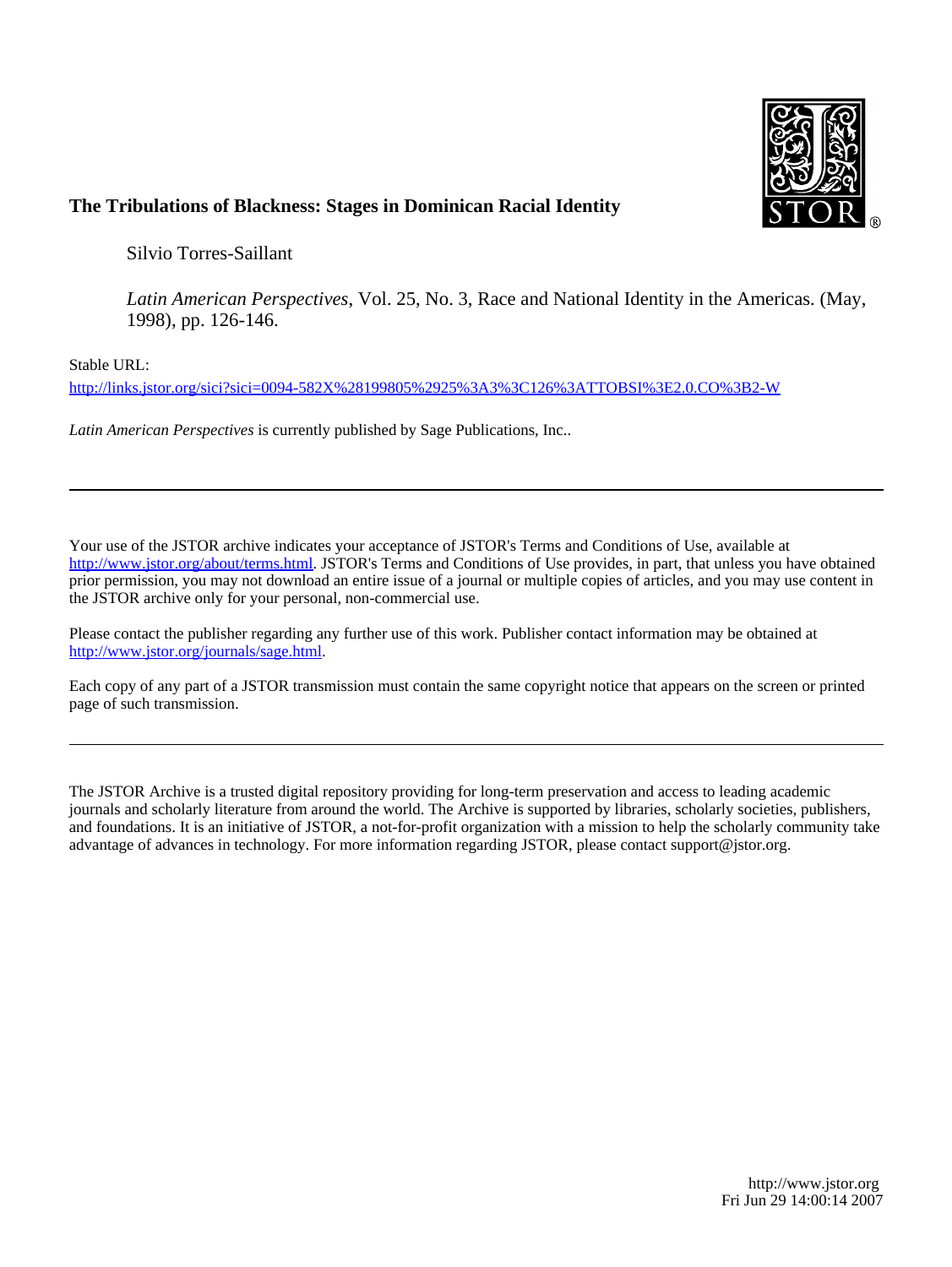# **The Tribulations of Blackness Stages in Dominican Racial Identity**

#### bν

Silvio Torres-Saillant

Los blancos, morenos,/Cobrizos, cruzados/Marchando serenos,/Unidos i osados,

La Patria salvemos/De viles tiranos/Y al mundo mostremos/Oue somos hermanos.

-Juan Pablo Duarte

Dominican society is the cradle of blackness in the Americas. The island of Hispaniola or Santo Domingo, which Dominicans share with Haitians, served as port of entry to the first African slaves to set foot on Spain's newly conquered territories following Christopher Columbus's eventful transatlantic voyage in 1492. Nine years into the conquest of what thenceforward became known as the New World, King Ferdinand and Queen Isabella appointed Fray Nicolás de Ovando governor of Santo Domingo, authorizing him to bring "black slaves" to their colony (Saco, 1974: 164). Marking the start of the black experience in the western hemisphere, the arrival of Ovando's fleet in July 1502 ushered in a social and demographic history that would lead in the course of five centuries to the overwhelming presence of people of African descent in the Dominican Republic today.<sup>1</sup> Blacks and mulattos make up nearly 90 percent of the contemporary Dominican population. Yet, no other country in the hemisphere exhibits greater indeterminacy regarding the population's sense of racial identity. To the bewilderment of outside observers, Afro-Dominicans have traditionally failed to flaunt their blackness as a collective banner to advance economic, cultural, or political causes. Some commentators would contend, in effect, that Dominicans have, for the most part, denied their blackness. Faced with the population's toler-

Silvio Torres-Saillant teaches in the English department at Hostos Community College and heads the CUNY Dominican Studies Institute at City College. He is the author of Caribbean Poetics and coauthor of The Dominican Americans (Westport: Greenwood, in press).

LATIN AMERICAN PERSPECTIVES, Issue 100, Vol. 25 No. 3, May 1998 126-146 © 1998 Latin American Perspectives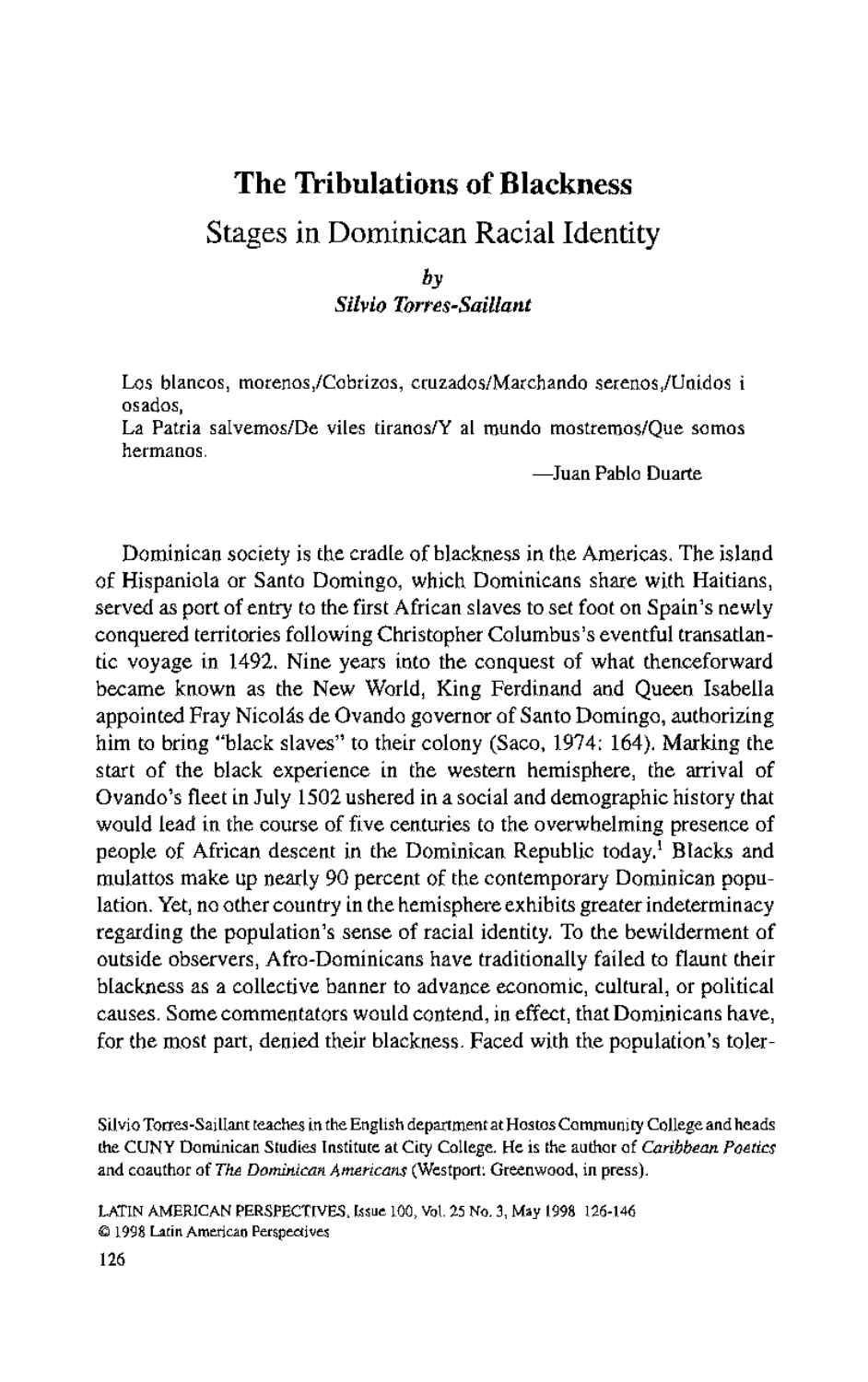ance of official claims asserting the moral and intellectual superiority of Caucasians by white supremacist ideologues, analysts of racial identity in Dominican society have often imputed to Dominicans heavy doses of "backwardness," "ignorance," or "confusion" regarding their race and ethnicity (Fennema and Loewenthal, 1989; 209; Sagás, 1993). I would like to invite reflection on the complexity of racial thinking and racial discourse among Dominicans with the purpose of urging the adoption of discrete paradigms in attempts to explicate the place of black consciousness in Dominican society and culture.

# **BLACKNESS AND THE DOMINICAN STATE**

A large part of the problem of racial identity among Dominicans stems from the fact that from its inception their country had to negotiate the racial paradigms of their North American and European overseers. The Dominican Republic came into being as a sovereign state on February 27, 1844, when the political leaders of eastern Hispaniola proclaimed their juridical separation from the Republic of Haiti, putting an end to 22 years of unification under a black-controlled government with its seat in Port-au-Prince. The Haitian leadership originally resisted the idea of relinquishing authority over the whole island and made successive attempts to regain the eastern territory, which resulted in sporadic armed clashes between Haitian and Dominican forces until 1855. As the newly created Caribbean republic sought to insert itself into an economic order dominated by Western powers, among which "the racial imagination" had long since taken a firm hold, the race of Dominicans quickly became an issue of concern (Torres-Saillant, 1993; 33-37). In December 1844, near the end of President John Tyler's administration, U.S. Secretary of State John C. Calhoun spoke of the need for the fledgling Dominican state to receive formal recognition from the United States, France, and Spain to prevent "the further spread of negro influence in the West Indies" (Welles, 1966[1928]: 76). As would many other American statesmen and journalists throughout the nineteenth century. Calhoun conceived of Dominicans as other than black.

When in 1845 American Agent John Hogan arrived in Santo Domingo with the mandate of assessing the country for an eventual recognition of its independence, he sided with Dominicans in their conflicts with Haitians and therefore soon became concerned over the predominance of people of African descent in the country. Directing himself to the Dominican Minister of Foreign Relations Tomás Bobadilla, Hogan wondered whether "the presence in the Republic of so large a proportion of the coloured race" would weaken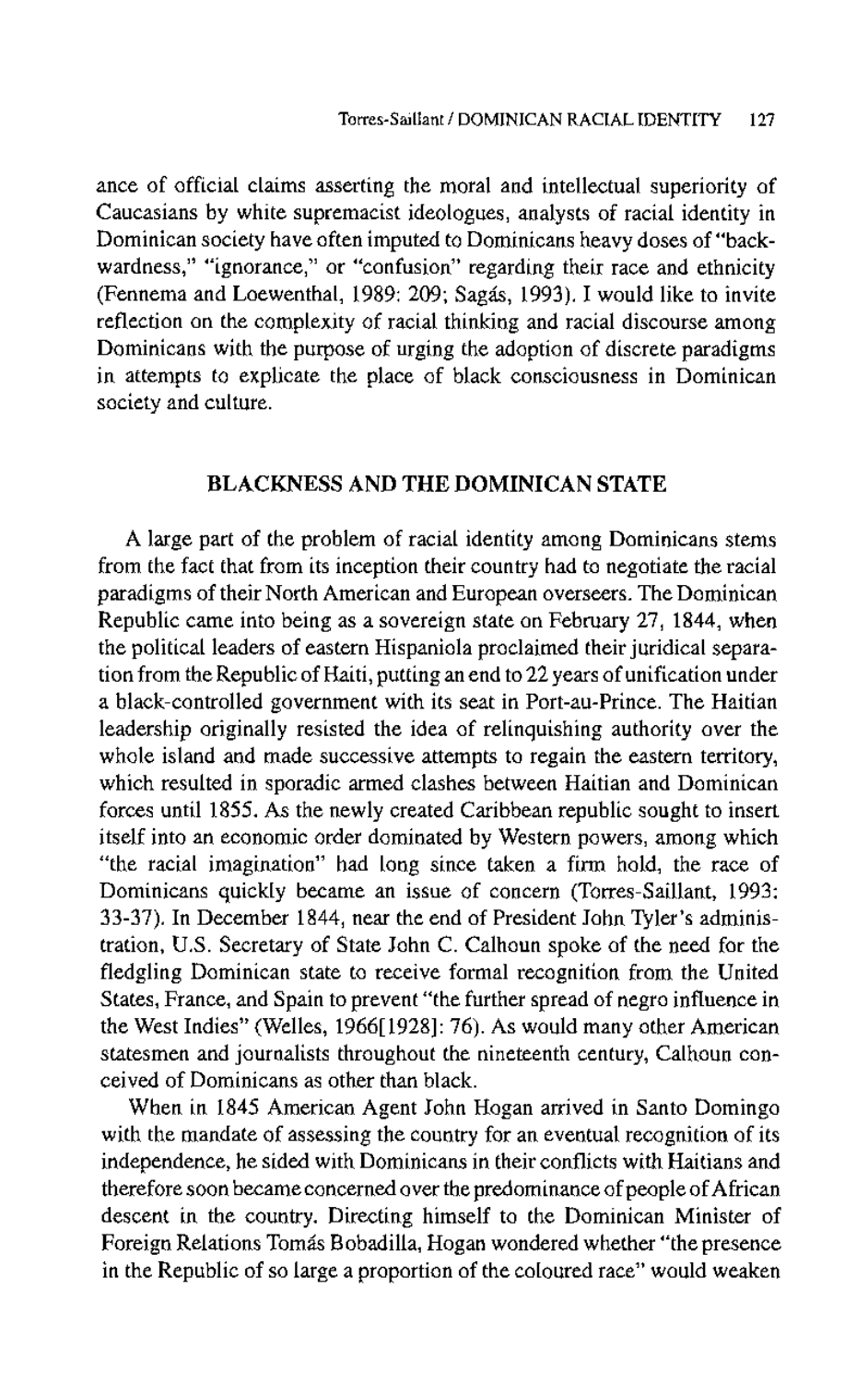the government's efforts to fend off Haitian aggression. Bobadilla assuaged his fears by replying "that among the Dominicans preoccupations regarding color have never held much sway" and that even former "slaves have fought and would again fight against the Haitians" on account of the oppressiveness of the latter's former regime (Welles, 1966[1928]: 77-78). In a dispatch addressed to U.S. Secretary of State John M. Clayton, dated October 24, 1849, American Commissioner in Santo Domingo Jonathan E. Green reported that Haitian violence had given "force and universality to the feeling in favor of the whites in the Dominican Republic" to the point that a black "when taunted with his color" could conceivably remark, "I am black, but white black" (cited in Welles, 1966[1928]: 103-104).

Nineteenth-century foreign observers of the Dominican scene had ample occasion to note the reluctance of Dominicans to flaunt their black identity, but they themselves remained ambivalent about the racial and ethnic characteristics of the new republic's population. One thinks, for instance, of the genealogy of Dominican political leaders published by the New York Evening Post on September 2, 1854, with the intention of frustrating Secretary of State William Marcy's plan to secure the granting of official U.S. recognition to the Dominican Republic. The Evening Post highlighted the blackness of Dominicans to spark antipathy against them in public opinion sectors of the United States, but a book published six years later by a writer seeking the opposite result undertook to underestimate the black element of the Dominican population—representing the Dominican people as "made up of Spaniards, Spanish Creoles and some Africans and people of color" (Courtney, 1860: 132).

Two strains appear to stand out in the observations of Americans commenting on racial matters in the Dominican Republic at the time. One is the sense that "no austere prejudice against color prevails" in the country, as one author put it, or, in the words of another, that "distinction of color, in social life, is entirely unknown" (Santo Domingo, 1863: 10; Keim, 1870: 168). The other strain is the insistence on magnifying the white component of the Dominican population. Thus, the U.S. Senate Commission of Inquiry who went to the Dominican Republic in early 1871 to assess whether the country was ripe for annexation to the U.S. territory found people there to be "generally of mixed blood," with the great majority being "neither pure black nor pure white" but showing areas inhabited by "considerable numbers of pure white" people and noting that "generally in the mixed race the white blood predominates" (Report, 1871: 13). Even in the twentieth century, during the administration of Theodore Roosevelt, one could find U.S. voices attesting to the presumed whiteness of Dominicans. One contended unambi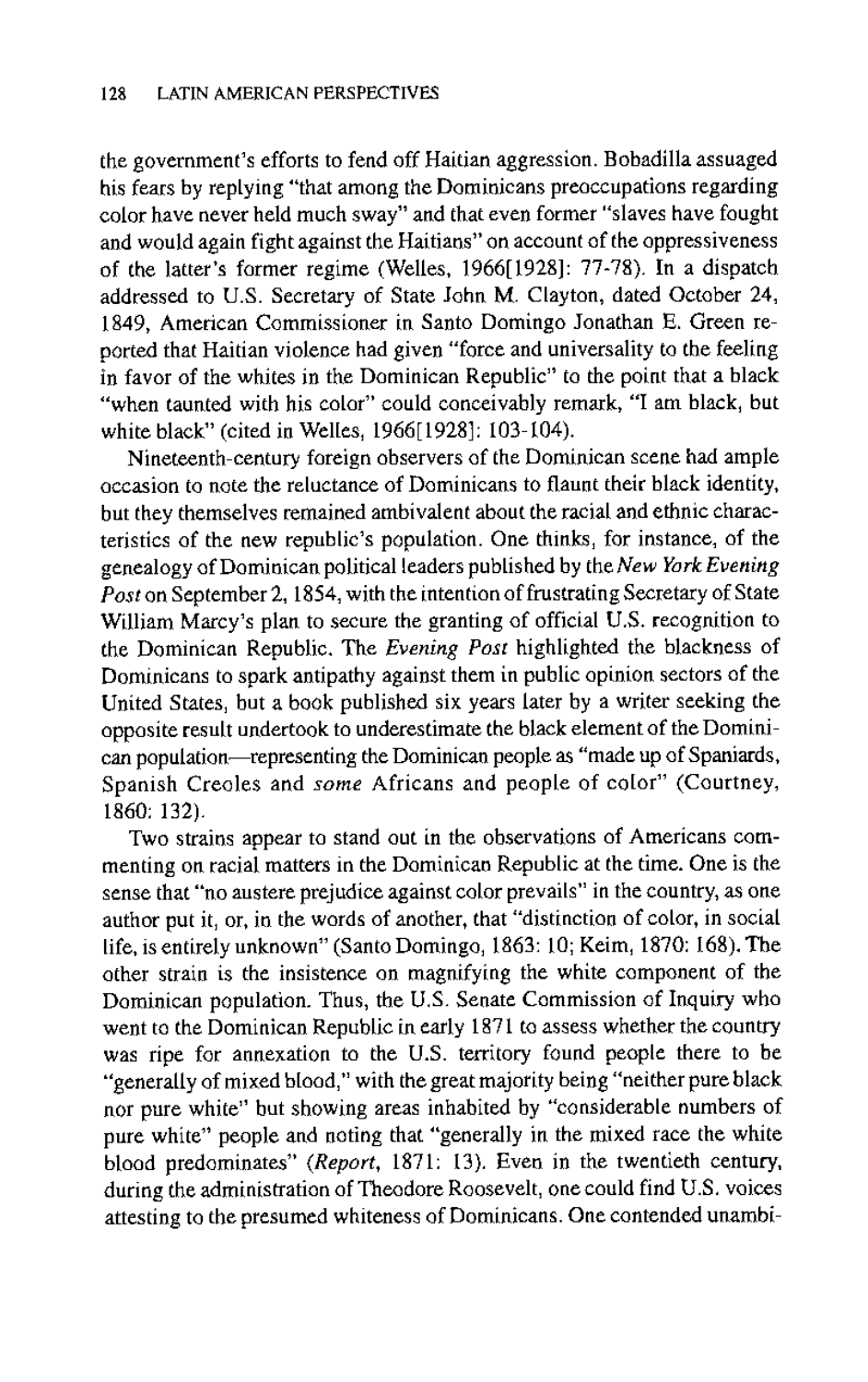guously that the inhabitants of the small Caribbean republic "with very few exceptions" were white, citing racial hostility, that is, "the refusal of the white Dominican to be governed by the black Haitian," as the cause of the partition of Hispaniola into two countries (Hancock, 1905; 50). In the same vein, an anonymous writer asserted that "white blood preponderates" in the Dominican Republic by contrast to neighboring Haiti, where "the black race is in complete ascendancy ("Romance," 1995 [1906]: 18-19).

Given the foregoing series of fluctuating pronouncements on Dominicans and race, the mixed testimony in the late 1920s of yet another American commentator, Envoy Extraordinary and Minister Plenipotentiary Sumner Welles, should come as no surprise. While asserting that "race discrimination in the Dominican Republic is unknown," he deemed it "one of the most noteworthy peculiarities of the Dominican people that among all shades, there is a universal desire that the black be obliterated by the white. The stimulation of white immigration has become a general demand," and an interest in curtailing or regulating black immigration carried "similar force" (Welles, 1966[1928]: 909). Welles described what proponents of structural causes for attitudes about race would characterize as a contradiction, since his scenario insinuates that negrophobia can exist independent of racial oppression. I would like to take this baffling possibility as starting point for an inquiry into the concept of race as it has developed historically in Dominican society.

It is no accident that this inquiry should spring from the statements of Welles and the other North Americans, for Dominican identity consists not only of how Dominicans see themselves but also of how they are seen by the powerful nations with which the Dominican Republic has been linked in a relationship of political and economic dependence. It is not inconceivable, for instance, that the texture of negrophobic and anti-Haitian nationalist discourse sponsored by official spokespersons in the Dominican state drew significantly on North American sources dating back to the first years of the republic. As we proceed with this inquiry, I propose to avoid the pitfalls of investigating Dominican attitudes about race exclusively through the utterances of the ruling class by making an effort to assemble instances of active participation of Afro-Dominicans in building and defining their history. These instances, compiled from the field of social action, offer an invaluable living text, an indispensable document that could scarcely be produced by archival research alone.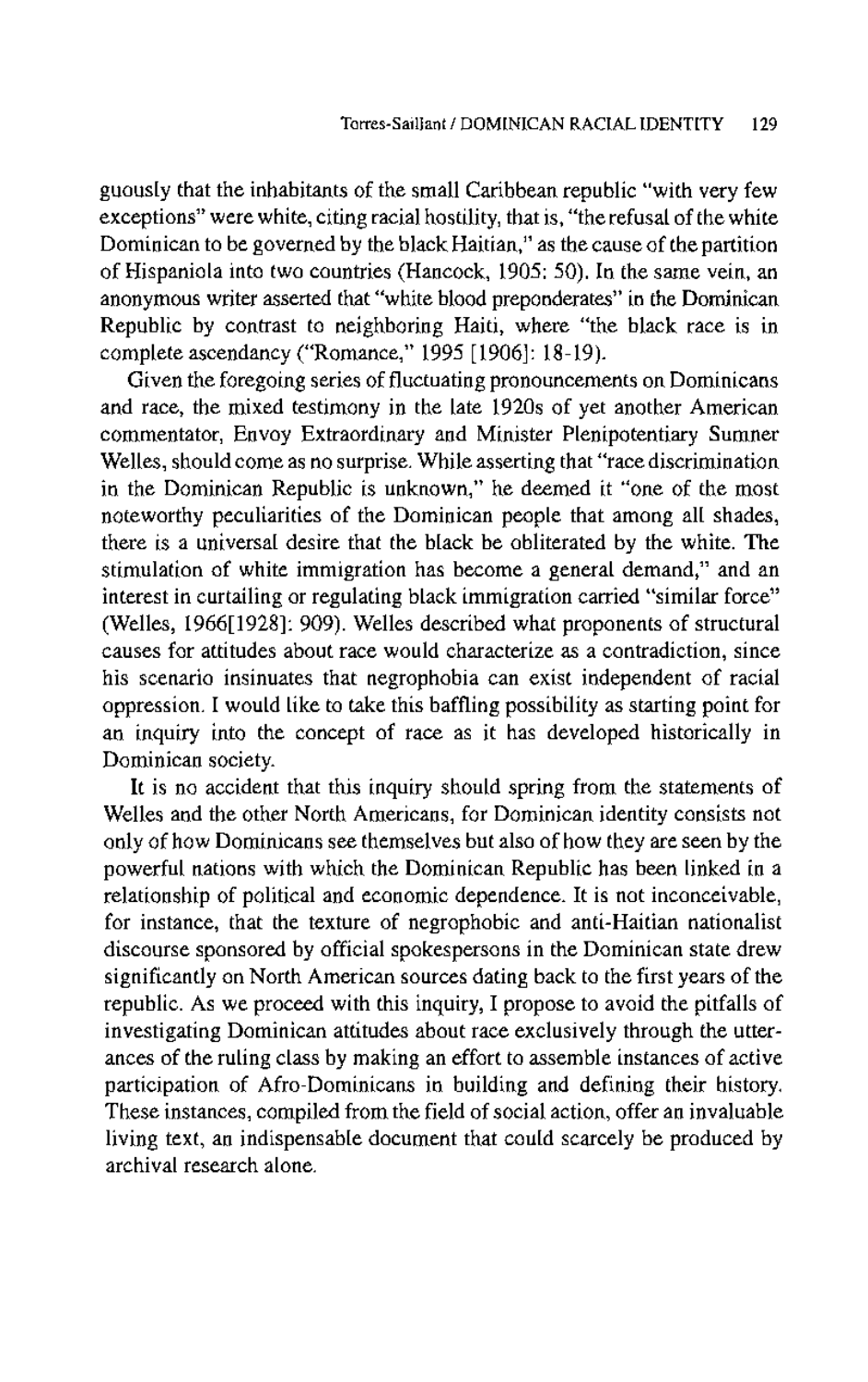# **BLACKNESS AND** NINETEENTH-CENTURY POLITICS

Consistent with their large presence, Dominicans of African descent have played an active and decisive political role in their country. The black or mulatto Francisco del Rosario Sánchez (1817-1861), one of the founding fathers of the Dominican nation, and the black general José Joaquín Puello (1808-1847) were important in bringing the dream of Dominican independence to fruition. Beyond this, blacks and mulattos, by defying the original separatist movement, ensured the republic's formally espousing democratic ideals. Blacks had valid reasons for hesitating to support the separation from Haiti espoused by a liberal elite from Santo Domingo; they owed their freedom to their brethren from the western territory. Slavery had been restricted in 1801, under Toussaint, and abolished in 1822, with the arrival of Boyer (Alfau Durán, 1994: 370). Moreover, the leadership of the separatist movement had proposed a national anthem written by the poet Félix María Del Monte (1819-1899) that emboldened the patriots with the exhortation "Rise up in arms, oh Spaniards!" (Franco, 1984: 160-161).

Since an association of the nascent republic with imperial Spain, which still enslaved blacks in Cuba and Puerto Rico, would have imperiled the freedom of many Dominicans, within hours of the independence proclamation, an uprising of people of African descent led by Santiago Basora in the Santo Domingo section of Monte Grande challenged the new government. The rebellion forced the leaders of the incipient nation to reaffirm the abolition of slavery and to integrate the black Basora into the country's governing structure (Franco, 1984: 161-162). The very first decree promulgated by the Junta Central that first governed the country, on March 1, 1844, was the abolition of slavery (Alfau Durán, 1994: 13). Among various gestures to allay the concerns of blacks and mulattos, the Dominican government went on to reaffirm its commitment to abolition in several decrees that, apart from stressing the finality of abolition, made slave trafficking of any kind a capital crime and ruled that slaves from any provenance would instantly gain their freedom on setting foot on the territory of the Dominican Republic (Enciclopedia Dominicana, "Esclavitud").

When, less than 20 years after independence, an unpatriotic elite negotiated the annexation of the Dominican Republic to Spain, an armed rebellion to recover its lost sovereignty promptly ensued, and the black General Gregorio Luperón outshone all others as the guardian of national liberation. The participation of people of African descent in that chapter of Dominican history, known as the War of Restoration, was significant both in the high command and in the rank and file. The nationalist resistance leaders, aware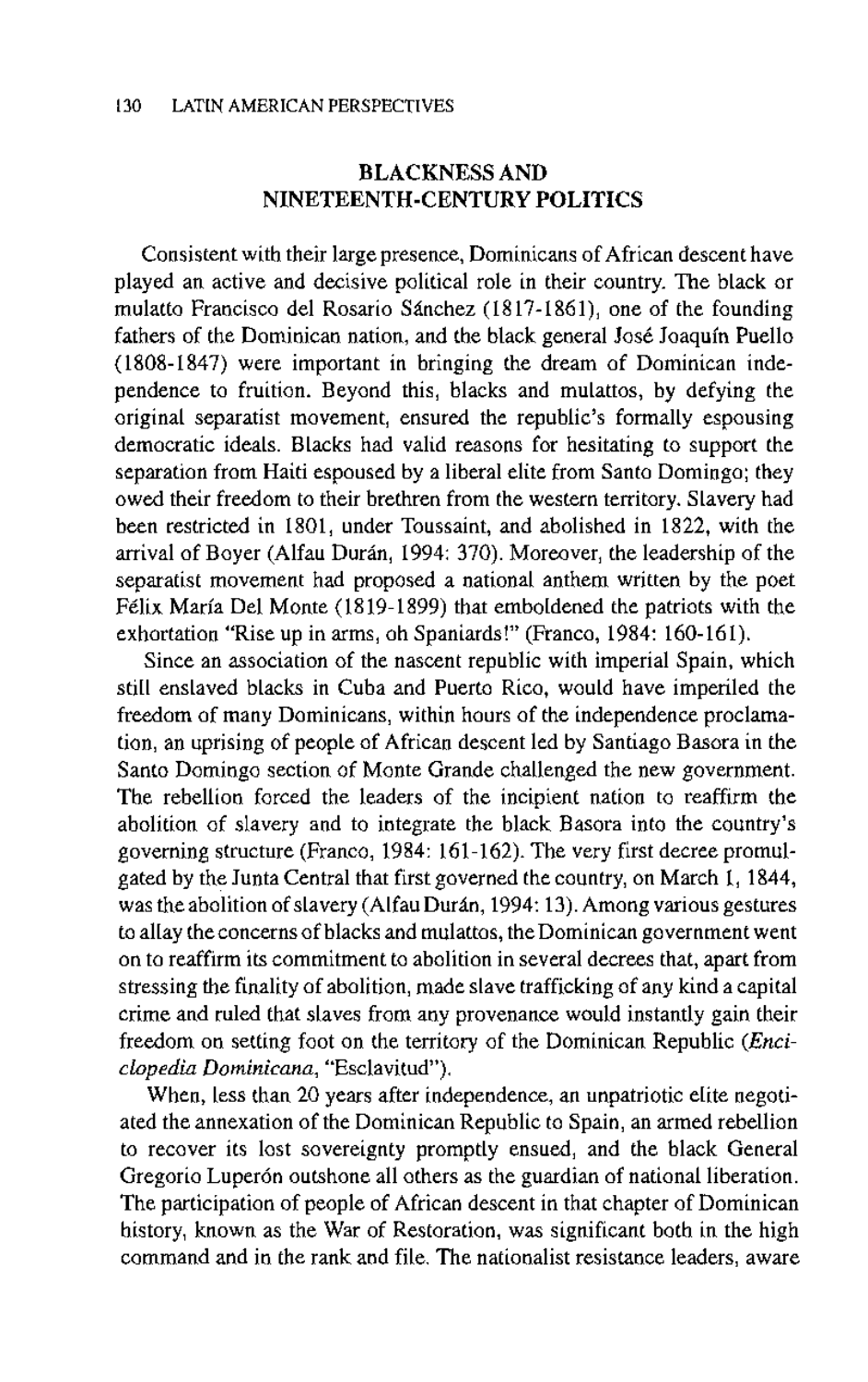of the decisive importance of blacks and mulattos, launched a campaign calling attention to Spain's plans to restore slavery with a document known as the St. Thomas Manifesto of March 30, 1861. Pressured by this campaign, Brigadier Antonio Pelaez, commander of the occupation forces, hastened to issue a decree of April 8, 1861, whereby Spain assured Dominicans that slavery would never return to the land (Alfau Durán, 1994: 12). Even so, the color of the invaders contrasted sharply with that of the creoles, giving the war racial overtones. With the "massive integration" of the peasant population, "which consisted mainly of blacks and mulattos," the armed struggle soon became a "racial war" against a white supremacist power that preserved slavery and "a truly popular war, as it directed all the energies of the nation toward achieving independence and restoring sovereignty" (Franco, 1992: 277; Moya Pons, 1995: 213). General José de la Gándara, the last military commander of the Spanish forces, suggested that the attitudes of his soldiers, who were "used to viewing the black race and people of mixed ancestry as inferior people," deepened the opposition of Dominicans to the annexation and may have brought its downfall (De la Gándara, 1975: 237-238).

Dominicans commemorate the War of Restoration, fought against white Spaniards, with as much patriotic fervor as they do the War of Independence, fought against black Haitians; and the black general Luperón, who helped to restore the nation's sovereignty, inspires as much respect and admiration as the white creole Juan Pablo Duarte, the ideological founder of the Republic. Another salient figure of the Restoration War, the black Ulises Heureux, whose heroic exploits against the Spanish army earned him national prestige, two decades later came to dominate the country politically for more than 15 years. After achieving distinction in various high positions in the Dominican government following the war effort, he ran for president of the country and was elected for the first time in 1882, became head of state through electoral channels two other times, and subsequently extended his rule by dictatorial imposition until he was assassinated in 1899.

# **BLACKS AND DOMINICAN FOLK CULTURE**

The African presence in Dominican culture of course transcends the outstanding political acts of individuals. Elements of African cultural survival in Dominican society appear in the language Dominicans speakthe ethnolinguistic modalities that characterize the people's handling of Spanish, which show peculiarities in lexical structure and in phonetics, morphosyntax, and intonation that suggest retentions from the languages of African slaves in colonial times (Megenney, 1990: 233). There is also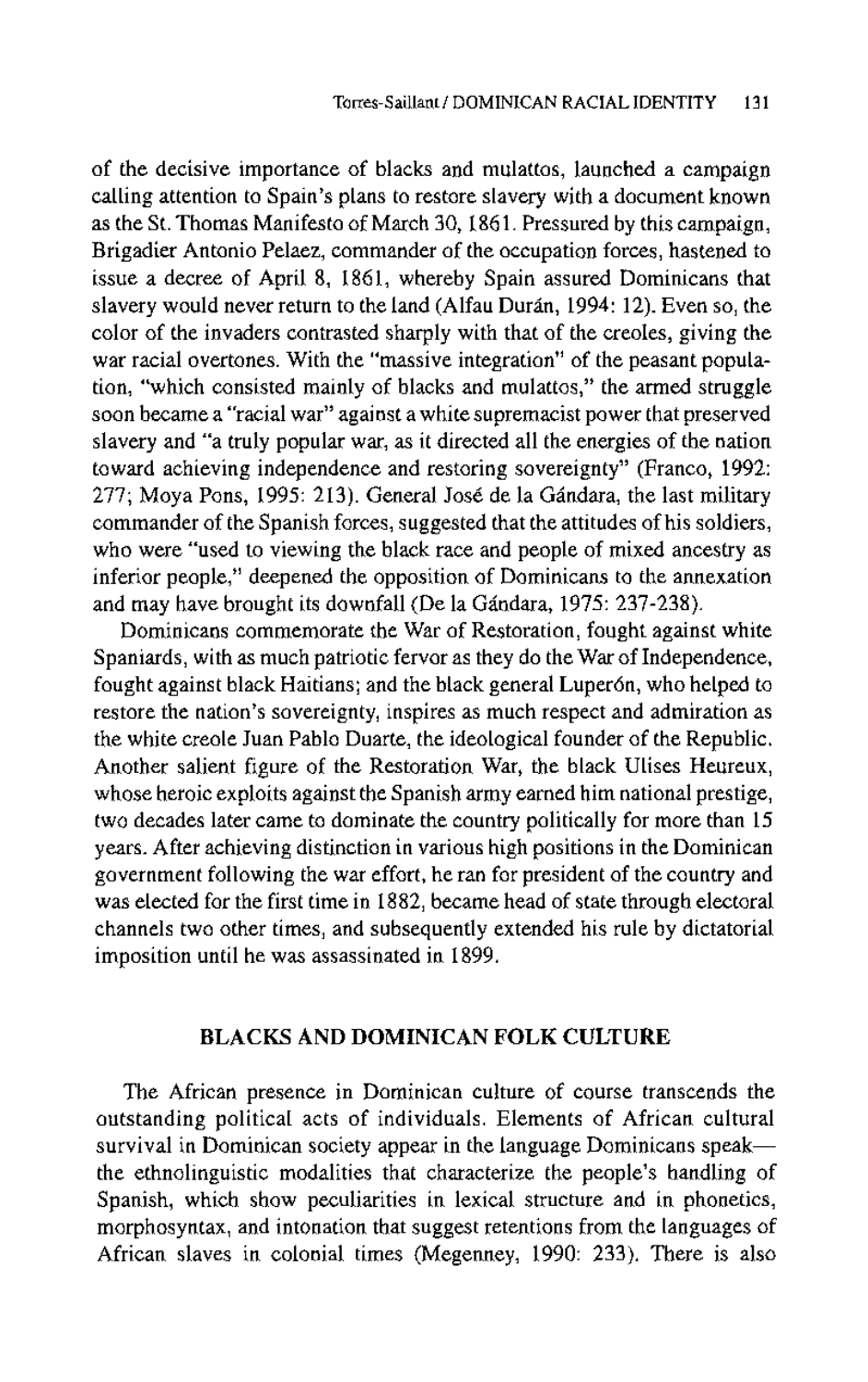#### 132 LATIN AMERICAN PERSPECTIVES

evidence of a significant presence of Haitian Creole in Afro-Dominican Spanish as a result of the intercultural contacts that were "firmly cemented" during the unification period from 1822 through 1884 (Lipski, 1994: 13). The original culture of the slaves has probably found its way into the oral tradition of the Dominican people, and the contributions of blacks to Dominican cuisine take the form of both cultural transmissions from Africa and creole innovations traceable to the plantation regime (Deive, 1990: 133-135). But in no other realm are African cultural forms more evident in Dominican society than in spiritual expressions.

Carlos Esteban Deive has convincingly posited the existence of a Dominican voodoo with an indigenous pantheon and other characteristics that distinguish it from Haitian voodoo (Deive, 1992: 171-174, 182-183). People of various class backgrounds normally have recourse to the services and rituals of this folk religion, which has as much currency in urban areas as in rural ones (1992: 17). In fact, the majority of voodoo practitioners consider themselves officially Catholic, having received baptism and remaining active in the worship of that faith (1992: 211). Further research has not only supported the existence of voodoo as "part of Dominican folk religious expression" but also identified it as a crucial resource for popular medicine (Davis, 1987: 423, 221-223). Davis has highlighted certain kinds of folk spiritual expressions with "strong African influences" that provide aid to the Dominican people in many of the social functions of their daily lives (1987: 194-195). Following these insights, a team combining mental health and social science specialists has stressed the importance of voodoo and other folk spiritual manifestations for understanding the Dominican people from the perspective of psychiatry and psychology (Tejeda, Sánchez, and Mella, 1993: 54).

Naturally, the state-funded guardians of the official culture, intent on stressing the predominance of the Hispanic heritage among Dominicans, have vigorously rejected the trace of any "pagan" forms of worship in Dominican society. Unable to deny that Dominicans do engage in Africandescended spirituality, they have ascribed that predilection to unwelcome foreign influence—a logic that often has justified the persecution of folk religious practices as a threat to morality and Christian values. In the nineteenth century, the poet Del Monte construed voodoo as a savage, anthropophagic ritual, and an 1862 ordinance proscribed a series of dances and festivities that involved expressions of African origins (Del Monte, 1979: 246; Deive, 1992: 163). During the Trujillo dictatorship, when the Dominican state became most emphatically committed to promoting Eurocentric and white supremacist views of Dominicanness, the official daily El Listín Diario on August 16, 1939, reported the arrest of two men for commemorating the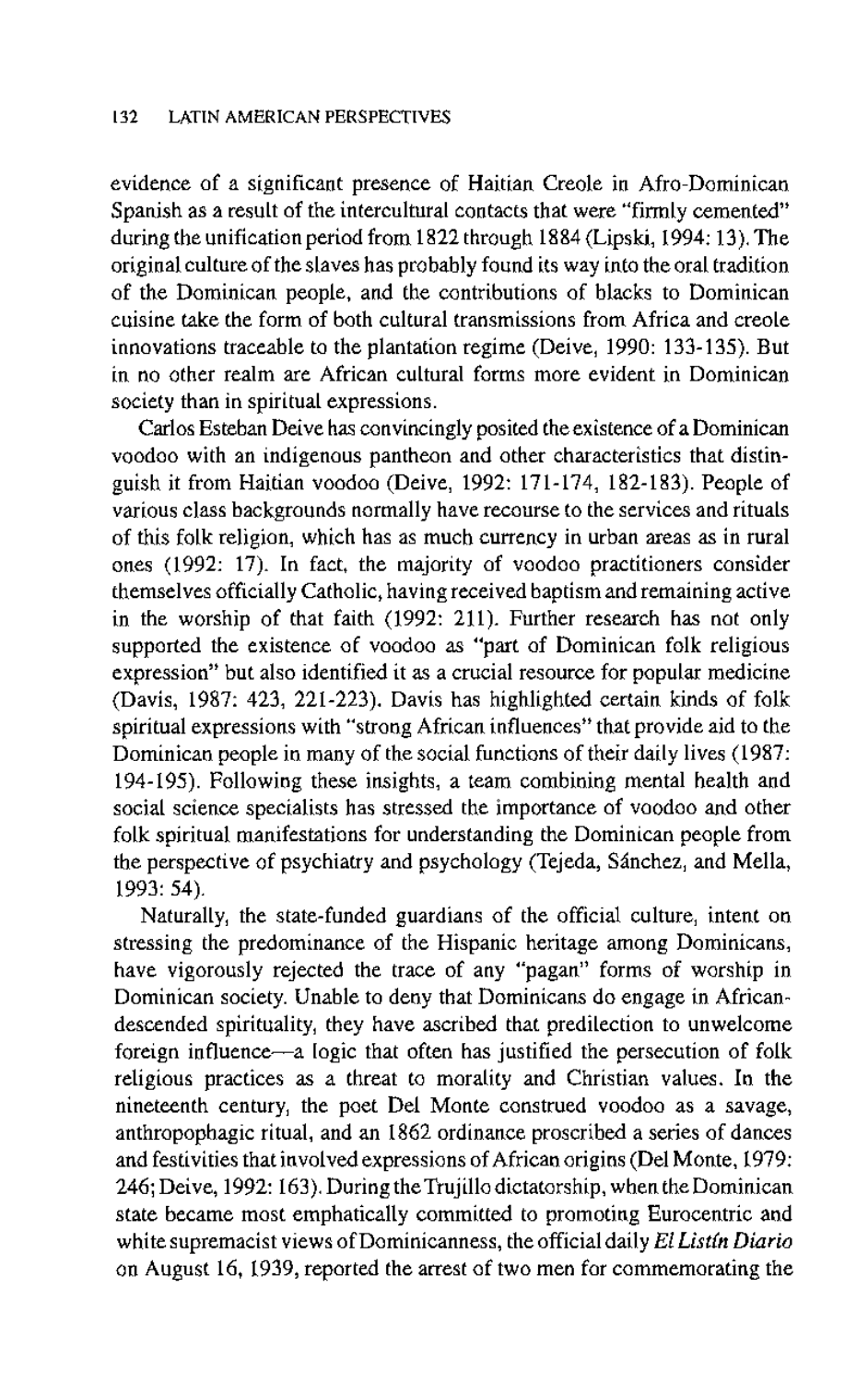War of Restoration by engaging in voodoo practices along with other men and women who had managed to escape (cited in Deive, 1992: 164). The Trujillo regime outlawed participation in voodoo ceremonies with Law 391 of September 20, 1943, which imposed a penalty of up to one year in prison plus a fine of 500 pesos on anyone convicted of the crime either by direct commission or indirect collusion (Deive, 1992: 186). The relentlessness of the government's campaign to eradicate African spiritual expressions in Dominican society is clear from an article published in the newspaper  $La$ Nación on October 5, 1945, in which Emilio Rodríguez Demorizi, an ideologist of the Trujillo regime and a consummate negrophobe, denounced "cucaya dance, cannibalism, voodoo, witchcraft, and other evil arts and customs" as rituals coming from "the land of Louverture and Christophe" that had occasionally tarnished "the simple habits of Dominicans," although he reassured his readers that the "dark roots" of those influences left no perceptible vestiges in the people.

But despite the aberrant negrophobia of the scribes of the ruling class from colonial times to the present, with a population that is predominantly of African descent, it is inevitable that black contributions to Dominican culture are omnipresent. That contribution began in 1502 and since then, as Vetilio Alfau Durán (1994: 342) has put it, "it has remained constant and decisive." In addition to the areas of endeavor surveyed above, one could speak of the celebrity enjoyed by Dominicans of African descent in the fields of sports and popular music. Clearly, also, blacks have by no means lacked representation in the public sphere or in the regard of the Dominican people. The overwhelming popular victory in the 1994 elections of the black presidential candidate José Francisco Peña Gómez of the Partido Revolucionario Dominicano (Dominican Revolutionary party-PRD) against the two white elders Juan Bosch, of the Partido de la Liberación Dominicana (Dominican Liberation party-PLD), and Joaquín Balaguer, of the Partido Reformista Social Cristiano (Social Christian Reform party-PRSC), is eloquent testimony to this. That the maneuvers of the Balaguer government prevented Peña Gómez from becoming president matters less to the present discussion than that the majority of the Dominican population went to the polls and cast their ballots in favor of a black man who, in addition, is reputedly of Haitian descent. In voting for him massively, the Dominican people disregarded an elaborate and virulent campaign orchestrated by the government and the conservative elite that aimed to cast doubt on his Dominicanness and make a vote for him seem unpatriotic. Dominicans showed through their actions that they had minds of their own.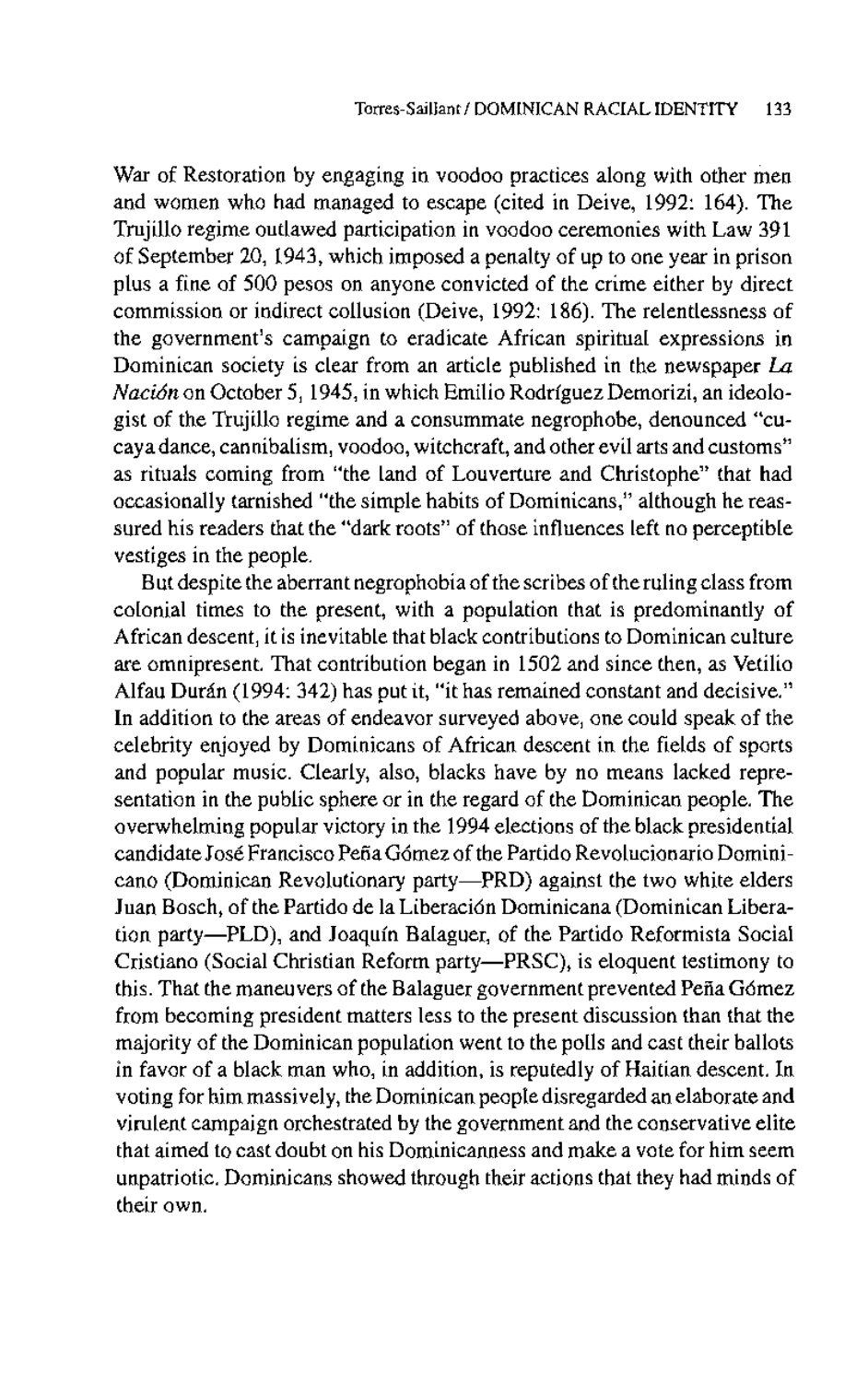# **DERACIALIZED CONSCIOUSNESS** AND THE RISE OF THE MULATTO

Dominicans of African descent possess what one might call a deracialized social consciousness whose origins date back to the decline of the plantation economy in colonial times. After generating a widespread and massive influx of black slaves in the early 16th century, the Hispaniola sugar industry declined dramatically. The evanescence of the industry, concomitant with the constant exodus of white settlers, marked the texture of race relations in the context of the colony's ensuing impoverishment. Throughout the seventeenth century, poverty afflicted the inhabitants of Hispaniola (Peña Pérez, 1985: 10). A "mirror of utter backwardness," seventeenth-century Santo Domingo "wallowed in almost total wretchedness" (Bosch, 1986: 117). In a 1691 plea addressed to the Crown, Don Francisco Franco de Torquemada argued for the need to provide the colonists with black slaves "on credit" to help stimulate agricultural production (Franco de Torquemada, 1942; 84-85).

Worsened by the effects of Governor Antonio de Osorio's depopulation of the eastern territories in 1605, occasional foreign invasions, pirate raids, and various natural disasters, the Santo Domingo economy deteriorated to the point that slavery became untenable and the rigid racial codes engendered by the plantation virtually broke down. The number of free blacks, a segment that had begun to surface toward the end of the sixteenth century, grew to a majority as the social distance between blacks and whites shrank significantly (Cassá, 1992: 76, 107-108). The testimony in 1763 by Archbishop Fernández de Navarrete about the scarcity of pure whites, affirming that the majority of the free population "including landholders, was of mixed blood," highlights the pervasiveness of racial intermixture in Santo Domingo (Cassá, 1992: 109).

The decay of the plantation and the virtual destitution of whites helped to break down the social barriers between the races, stimulating interracial marital relations and giving rise to an ethnically hybrid population. The racial integration and ethnic hybridity that characterized seventeenth-century Santo Domingo explain the emergence of the mulatto as the predominant type in the ethnic composition of the Dominican population.

Interestingly, despite the large presence of people of African descent at the time, many of the eyewitness accounts of the precarious state of the colony bewailed the scarcity of blacks as a primary cause of the decay. We begin to recognize here a tendency to limit the term *black* to people still living in slavery or engaged in subversive action against the colonial system. We know that since the sixteenth century, slaves had often resorted to marooning and open rebellion and the colonial government had to invest a good portion of its resources in counterinsurgency efforts (Cassá, 1992: 85). The activities of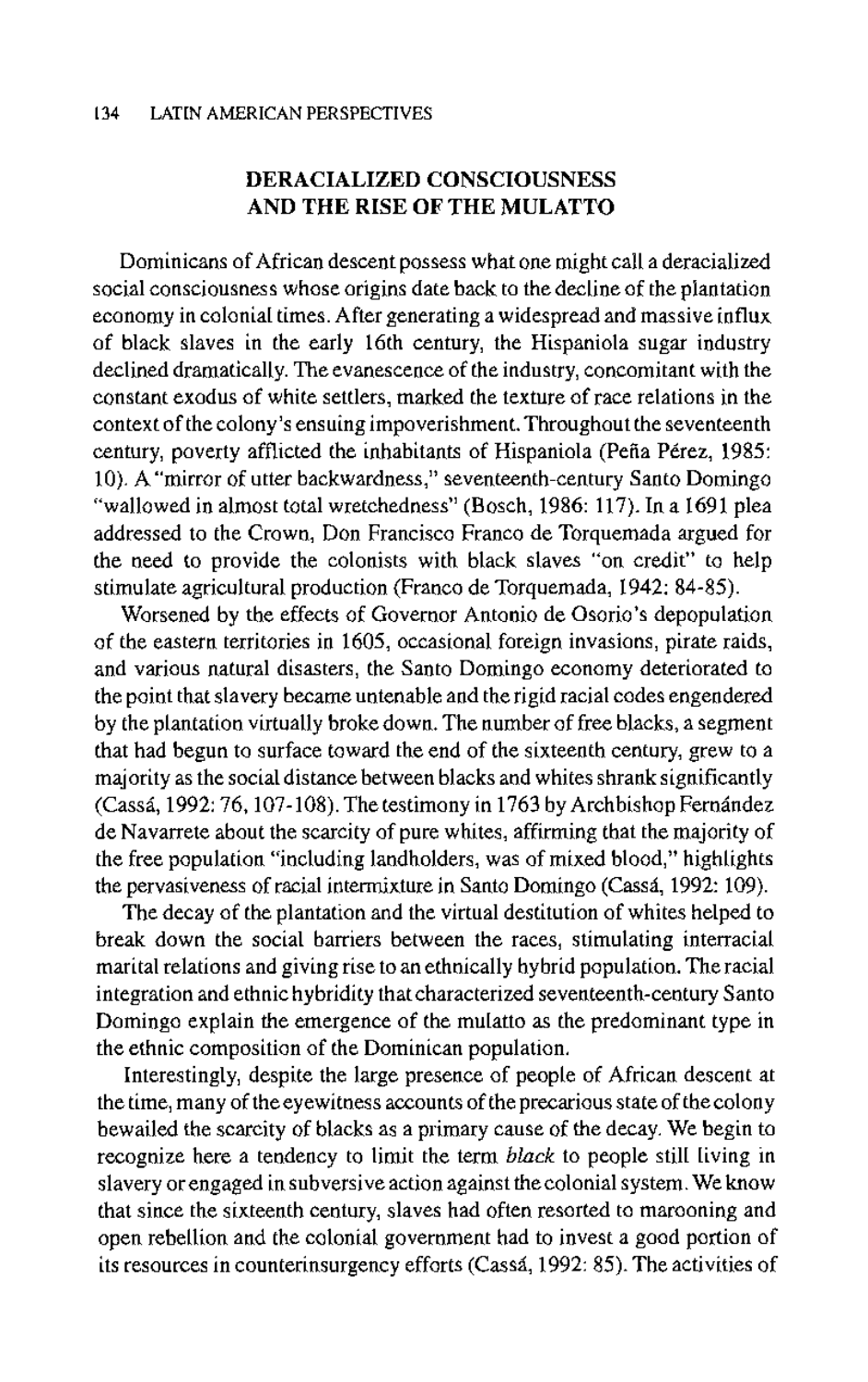maroons alarmed the ruling structure continuously east and west of Hispaniola. By the 1777 Aranjuez Treaty, when the Spanish and the French agreed on a formal partition of the island, the maroons were still a concern, and the imperial authorities wrote into the accord a strategy for addressing the problem in both Santo Domingo and Saint Domingue (Moreau de Saint-Méry, 1994: 424).

Peaceful or cooperative mulattos and blacks, in contrast, seem to have become decolorized in the eyes of the ruling class, which probably explains Franco de Torquemada's complaint about the absence of blacks at a time when free blacks abounded. Similarly, in the late-eighteenth century, the mulatto priest Antonio Sánchez Valverde attributed the poverty of Santo Domingo to the lack of blacks, in contrast to the wealth of the contiguous French colony, which teemed with them (Sánchez Valverde, 1988: 248). He, of course, meant *slaves* and groaned that even the comparatively few slaves who existed in Santo Domingo "work for themselves almost one-third of the year," objecting further to those masters who let their blacks go about on their own in exchange for a fee instead of employing them in efficient agricultural production (Sánchez Valverde, 1988: 249-250). Gradually, the sphere of blackness became associated exclusively with slavery and subversion, fostering a conceptual space that permitted free blacks and mulattos in Santo Domingo to step outside the racial circumscription of their blackness in configuring their identities or aligning themselves politically.

The disruption of the plantation economy and its demographic impact on the population facilitated a split between biological blackness and social blackness. As the racial oligarchy originally generated by the plantocracy crumbled, pigmentation ceased to shape political action. Moya Pons, reflecting on the use in early nineteenth-century Santo Domingo of the term blancos de la tierra (whites of the land) by colored people to describe themselves, notes that paradoxically "while their skin gradually became darker, the mentality of Dominicans turned increasingly whiter" (1986: 239). But the context of this paradox is an earlier historical process, whereby social position had come to supersede skin color in the articulation of identity for people of African descent. Blacks and mulattos who approximated the level of their former masters through either their own social ascent or the white colonists' descent were, indeed, the equivalent of former blancos. They lacked a material frame of reference in which to construct a concept of identity based on racial self-differentiation, that is, on affirmation of their blackness.

While the death of the plantation economy and indiscriminate poverty in seventeenth-century Santo Domingo contributed to the decline of slavery and the rise of people of African descent as a preponderant social force, they also eroded the bases for a sense of solidarity with blacks in general. As a result,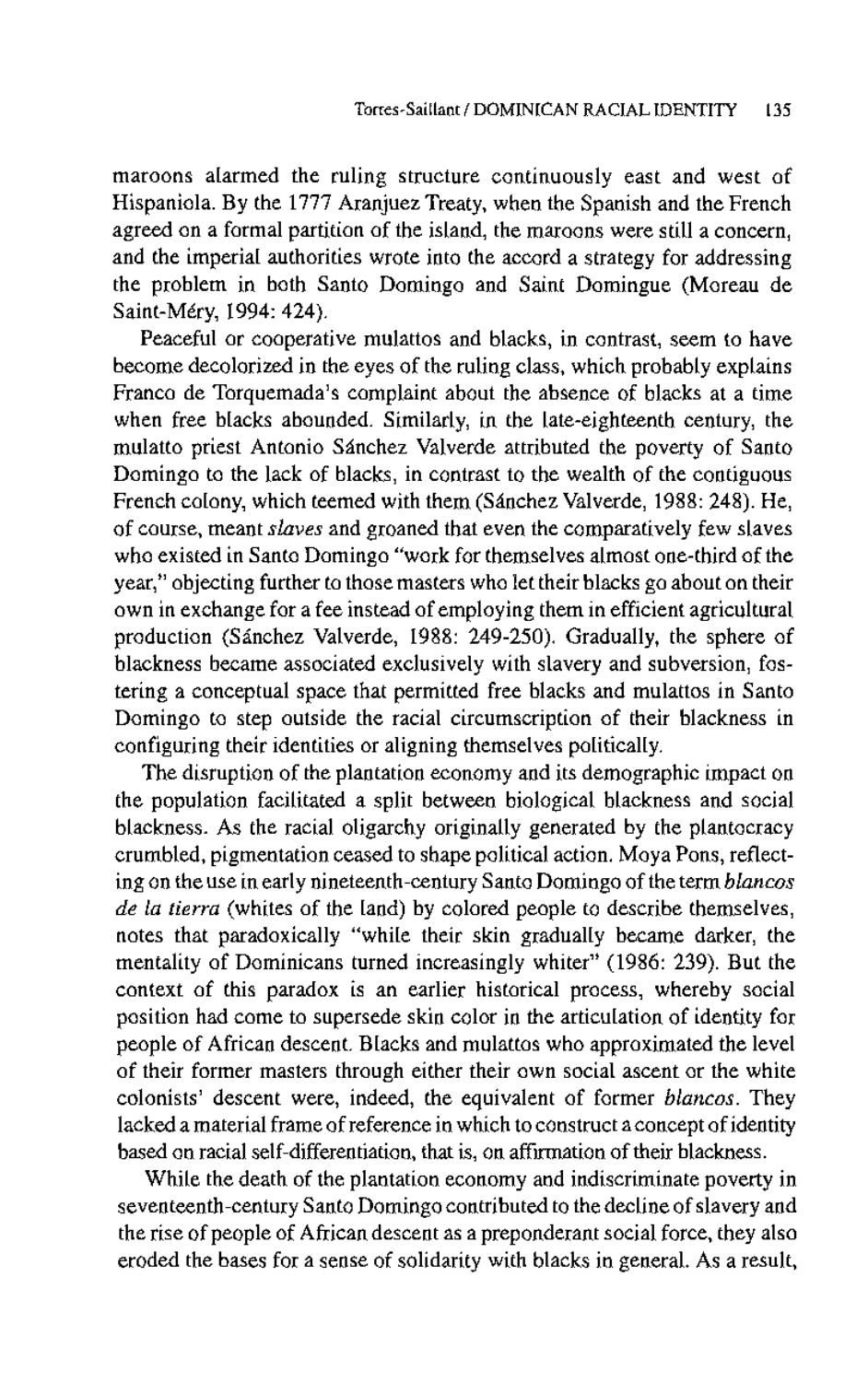we find, for instance, the mulatto Juan Barón (-1805) collaborating with the invading French forces against the black troops of Toussaint Louverture in 1802, despite the fact that the year before the Haitian leader had abolished slavery and encouraged racial equality in Santo Domingo. Similarly, the black Dominican warrior Juan Suero (1808-1864), popularly known as the Black Cid, fought vigorously against black Haitians during the independence war in 1844 and did not hesitate to side with Spain's invading white soldiers when Dominicans were struggling to recover their national sovereignty during the annexation. One could argue that for Dominicans of African descent, history had conspired against their development of a racial consciousness that would inform their building of alliances along ethnic lines. At the same time, their deracialized consciousness precluded the development of a discourse of black affirmation that would serve to counterbalance intellectual negrophobia.

# THE LIMITS OF DERACIALIZATION: PITFALLS AND LEVERAGE

Should Dominican blacks and mulattos fully recognize themselves as targets of the systematic disparagement deployed against them by the Eurocentric discourse of the country's intellectual elite, they would probably suffer acute self-loathing and chronic alienation. Their deracialized consciousness, by inducing indifference to state negrophobia, has protected them from the mental atrophy that would come from such affliction. Their ability to step outside the sphere of their blackness has enabled them to remain whole. We have traced to the seventeenth century the process whereby the concept of race lost its heavy emphasis on biologically inherited features and traits. When the mulatto thinker José Ramón López (1866-1922) published his 1894 essay on nutrition and race, the term race had become synonymous with nation. López feared that inappropriate diet would lead to physical degeneracy and, consequently, loss of autonomy, since "a race that degenerates loses its independence" (López, 1975: 32, 36, 62). He spoke of a concept of race, then, that dwelt on social, temporary, and contingent variables rather than on genetic, permanent, and immanent ones. He meant, in short, the Dominican people.

The Dominican concept of race found itself by the end of the century in harmonious correspondence with the construction of the multiple ethnic groups of Latin America as forming a single race. Many writers from the Spanish-speaking countries of the hemisphere posited a certain spiritual link that somehow unified the peoples of the region. The essay La raza cósmica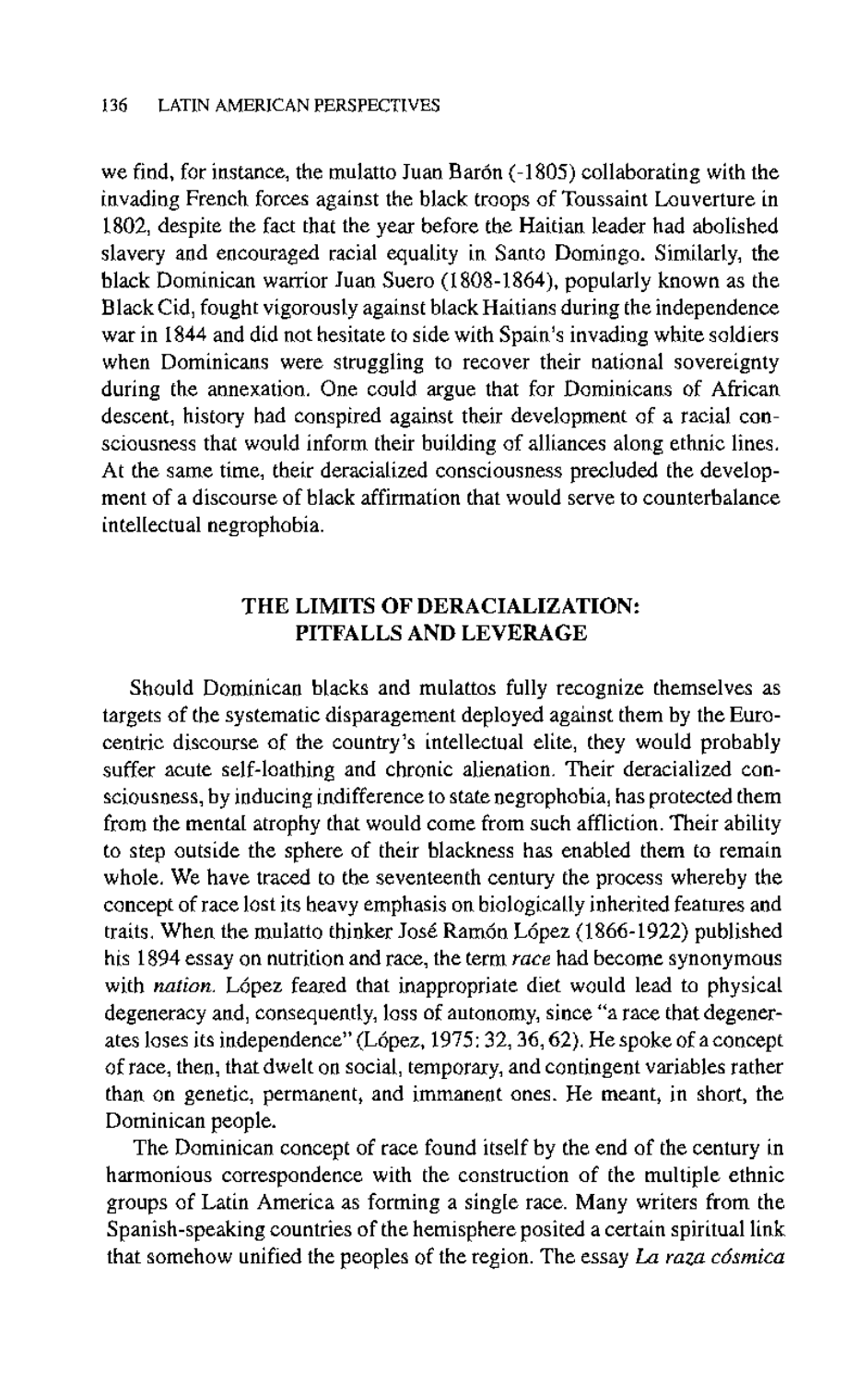(1925) by the Mexican thinker José de Vasconcelos (1822-1959) succinctly synthesized the prevailing views. Pedro Henríquez Ureña, aware of the anthropological awkwardness of lumping "the multicolored multitudes of peoples that speak our language" into one racial group, explained that their oneness did not depend on biological considerations: "What unites and unifies this race, an ideal rather than a real one, is the community of culture, determined primarily by the community of language" (Henríquez Ureña, 1978: 12-13).

One should look to the vigorous imperial expansion of the United States in the wake of the Spanish-American War of 1898 for the historical context in which the notion of a single Ibero-American race gained currency. As the young empire set its Monroe Doctrine in motion as a foreign policy creed with regard to Latin America, often taking military action against national governments or installing particular social sectors in power throughout the region, a tendency emerged within a sector of the continent's intelligentsia to express its opposition to U.S. imperialism by singing the praises of Latin-related cultural values in opposition to the Nordic tradition that the United States presumably represented. These critics did not oppose imperialism per se, as one can gather from their nostalgic evocation of the greatness of the Spanish and Portuguese empires; they objected mainly to its North American variant. The unrestrained celebration by Eugenio María de Hostos (1839-1903) of the colonial domination launched by Columbus as "one of the most fruitful services rendered to humanity since the beginning of time" would typify the prevailing sensibility (Hostos, 1969: 169). They appear to have overlooked the fact that the linguistic unity of Iberian America that they so zealously defended had its root in a bitter drama of genocidal imperial aggression. The Uruguayan essayist José Enrique Rodó  $(1872-1917)$  in his influential Ariel (1900) envisioned with terror the likelihood of a delatinized Spanish America that would succumb to *nordomania*, that is, an unreasonable admiration for North American values (Rodó, 1971[1900]: 102-103).

The disposition of Latin American intellectuals to see dichotomous value systems in the United States and the Spanish-speaking countries of the hemisphere fostered the practice of defining their region as one large unit in contradistinction to the Northern tradition, and this regional definition apparently necessitated the companion concept of a Hispanic race that transcended phenotypical and biological characteristics. In the Dominican Republic, many thinkers, most notably Américo Lugo (1870-1952), echoed the tenets of the continental intelligentsia about Ibero-American unity. For Dominicans, of course, the affinity was natural, since they had already arrived on their own at a nonbiological understanding of race. Blacks and mulattos had themselves undergone a process of deracialization of consciousness and had become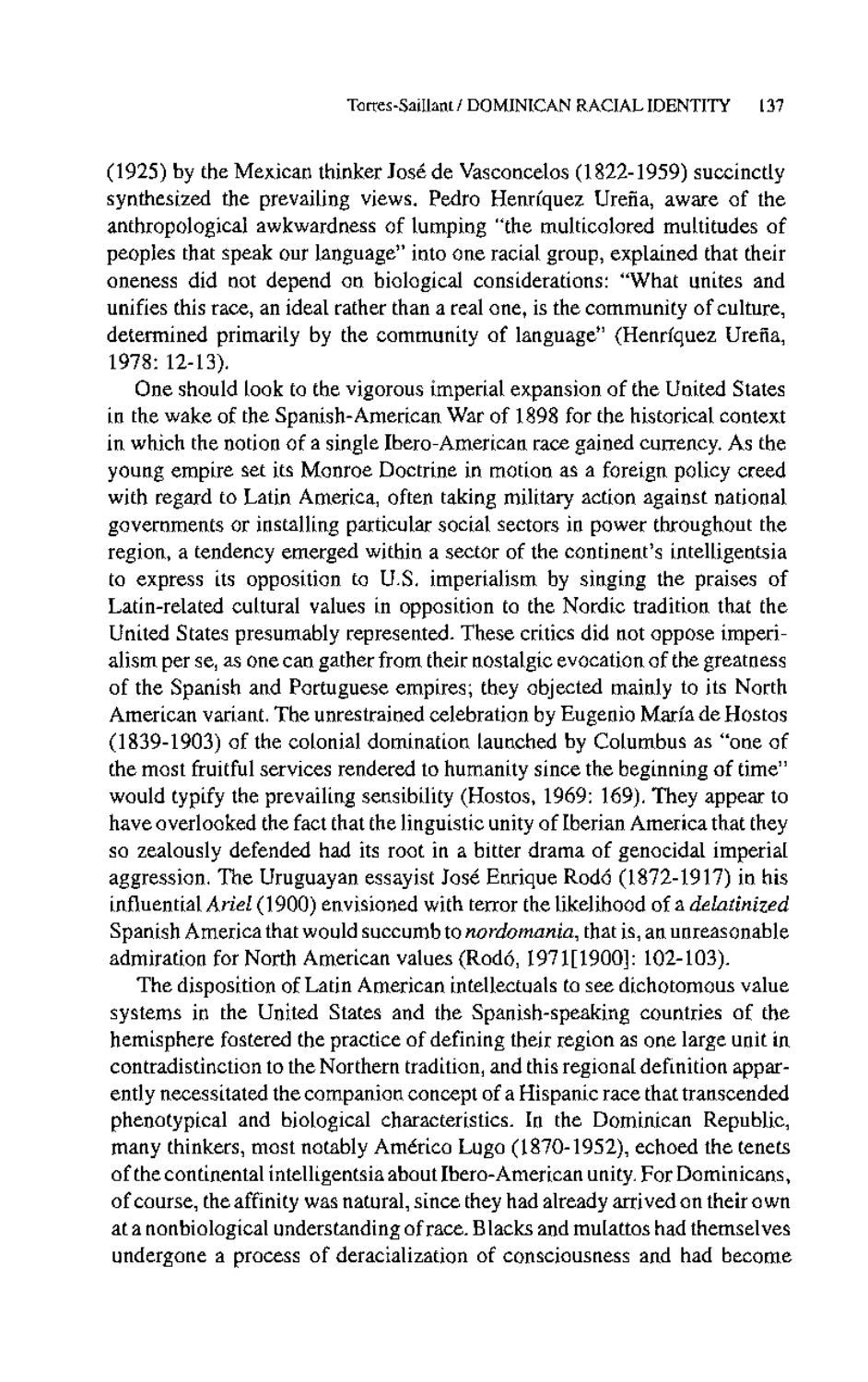decolorized in the eyes of the Eurocentric intellectual elite. Dominican society had inherited from its peculiar history a concept of race characterized by openness and flexibility, thus facilitating its blending with the racial concept that subsequently developed in Latin America.

The Dominican concept of race, then, had the disadvantage that it could easily play into the logic of a negrophobic intelligentsia nationally and continentwide. The deracialized consciousness of the black and mulatto population left Dominicans unprepared to fend off expressions of crude racism. We must remember that turn-of-the-century Dominican intellectuals pursued their education preferably in Europe at a time when Western thinkers were advancing blatantly racist theories of culture and human society. National school curricula closely followed European models, which means that the voices that sought to explain Dominican life tended to embrace conceptual paradigms prevalent in the West. For instance, the revered Hostos, the Puerto Rican educator to whom Dominicans owe important advances in the school system, could not relinquish the notion that Caucasians were the owners of the wisdom and ability necessary for civilization and progress. In the 1880s, he lavished enthusiastic praise on the Dominican government's effort to stimulate the migration to the country of "the persecuted tribes in Russia and Germany" for the likely contribution of those immigrants to "what the Dominican territory could become" (Hostos, 1969: 370). Hostos trusted that, apart from "measurable benefits," the migrants would bring "incalculable ones, namely what we can call *civilizing* values," a most necessary asset given his view of the Dominican people as "lazy" and "beggarly" (1969: 371-372, 388). He placed a great deal of faith in the role that white immigrants would play both as "agents of production" and as "agents of education" who would contribute their "good work habits, technique, foresight, economy, and practical knowledge of industry" to the development of the country (1969: 390).

Concomitant with the unquestioned superiority of Caucasians was the notion of racial mixture as an oddity that resulted in mental degeneracy. Thus, in about 1916, the otherwise estimable novelist and essayist Federico García Godoy, recognizing that interracial marital relations in the Dominican past had "led to a specific and differentiated human type during the colony," convinced himself that precisely in that "hybridity of our ethnic origin lie the corrosive germs that" have impeded "the development of an effective and prolific civilization" in the country (García Godoy, 1975: 55). The results of a deracialized consciousness that precluded ethnic self-affirmation and exposure to an education that proclaimed the superiority of whites entrapped the minds of notable African-descended Dominican intellectuals. Thus, writing in the 1930s, Francisco Eugenio Moscoso Puello (1885-1959) affirmed his mixed ancestry as "representative" of the Dominican type "as far as race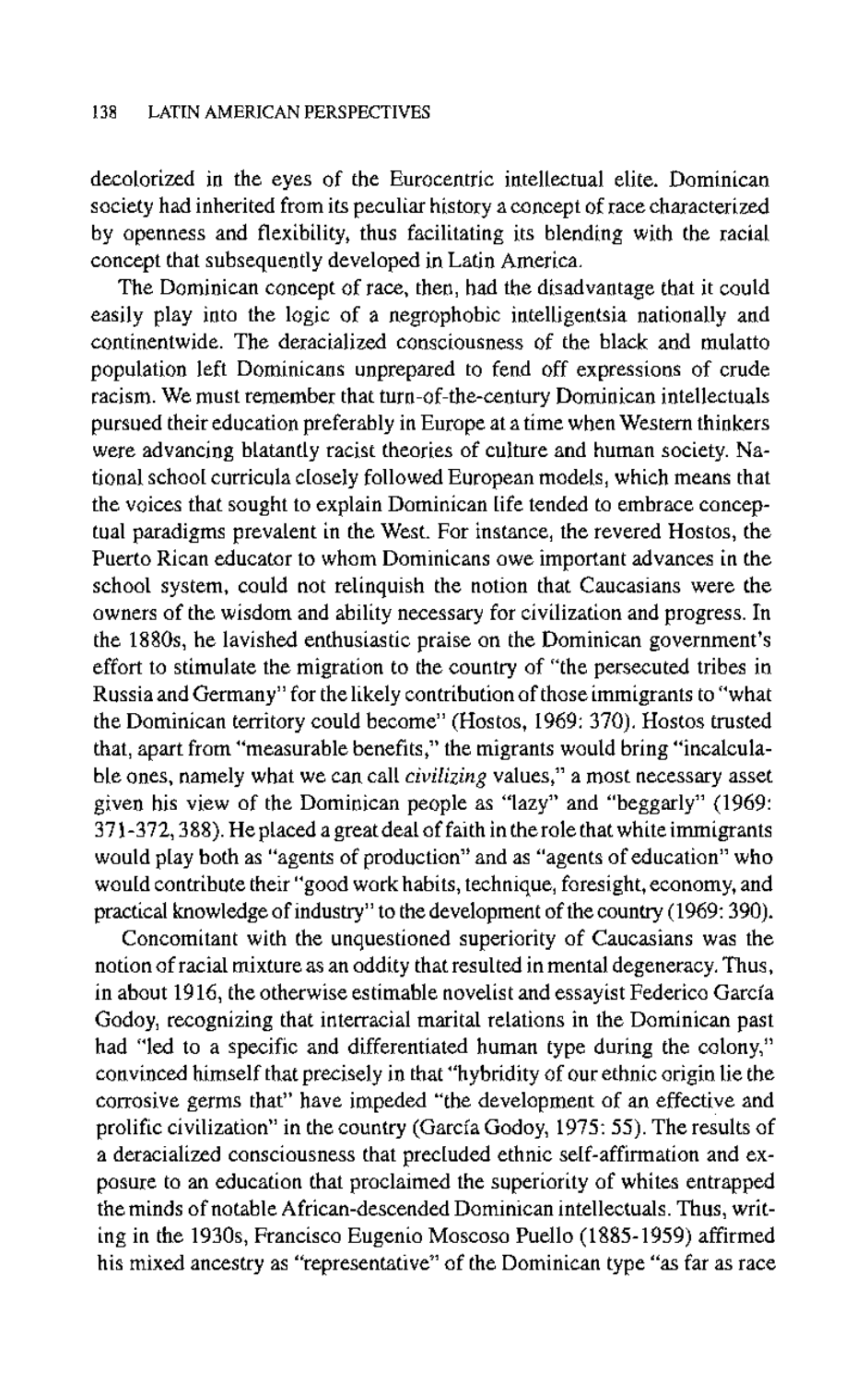is concerned," conceding that "we are mostly mulattos," and credited his ability to operate fine technology to the portion of white blood in his veins (Moscoso Puello, 1976; 85).

Just as the Dominican concept of race merged with the ideological subterfuge of elite intellectuals in continental Latin America, it posed no barrier to the benevolent racism uttered by individuals of demonstrable commitment to Dominican society like Hostos and García Godoy. Worse still, the openness of the concept lent itself to the malevolent manipulation of the Trujillo regime, whose propagandists exploited its flexibility for their own ends. They recognized the historical identification of the Dominican population with the indigenous Taino inhabitants of Hispaniola, who had endured oppression and extermination at the hands of Spanish conquerors at the outset of the colonial experience. Ethnically, the Indians represented a category typified by nonwhiteness as well as nonblackness, which could easily accommodate the racial in-betweenness of the Dominican mulatto. Thus, the regime gave currency to the term *indio* (Indian) to describe the complexion of people of mixed ancestry. The term assumed official status in that the national identification card gave it as a skin-color designation for the three decades of the dictatorship and beyond. While, in the minds of most Dominicans who use it, the term merely describes a color gradation somewhere between the polar extremes of whiteness and blackness much in the same way that the term *mulatto* does, the cultural commissars of the Trujillo regime preferred it primarily because it was devoid of any semantic allusion to the African heritage and would therefore accord with their negrophobic definition of Dominicanness.

Dominicans have managed to survive the alienating negrophobia induced by their malignant education under Trujillo. Despite a long history of statefunded conspiracy against their mental health, they exhibit a reasonable degree of self-esteem. Irrespective of the racial language they use, they show considerable self-affirmation in the sphere of action. A national survey conducted in 1995 showed, for instance, that while the respondents hesitated to classify themselves as "negro" or "negra," the majority expressed no particular racial preference in picking a marital partner from the choices of .<br>"negra," "india," or "blanca" given in the questionnaire (Doré Cabral, 1995: 9, 12). Dominicans have not succumbed, since the death of Trujillo, to state-sponsored inducements against Haitian immigrants in the country. However, they have not escaped the mental scars inflicted by generations of official vilification of Haitians. Anti-Haitianism, fueled by the current vulnerability of impoverished Haitian immigrants in the Dominican Republic, persists as a viable political instrument for conservatives. The survey cited above indicates that 51 percent of the respondents would deem it objection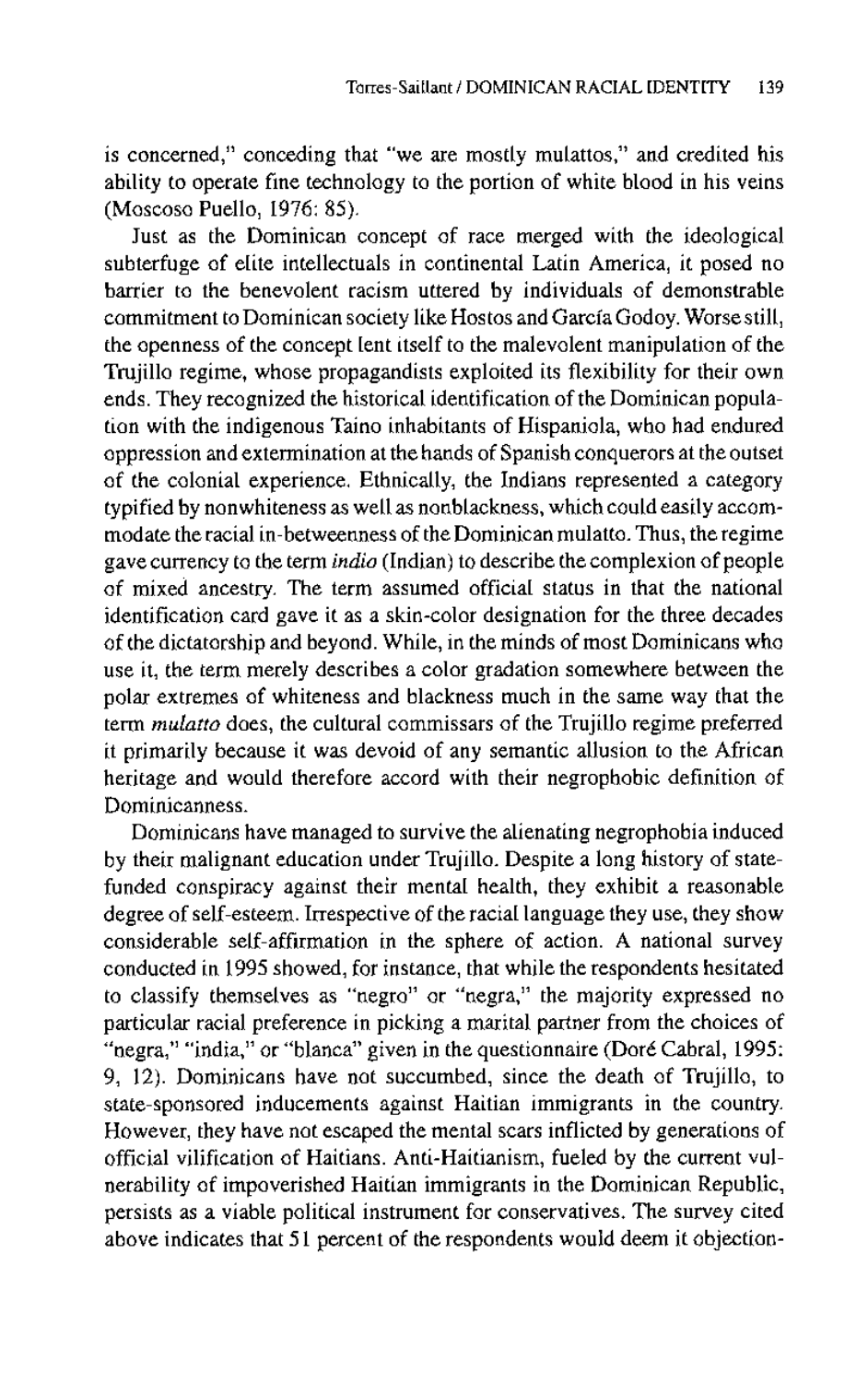able to marry a Haitian (Doré Cabral, 1995: 12). But I would conjecture that on the whole, Dominicans have escaped serious atrophy because of the dealienating resilience of their open concept of race. Nor can we overlook the social utility of such conceptual openness.

# **RECENTERING THE PEOPLE**

No matter how much ingenuity Afro-Dominicans may exhibit in negotiating inimical intellectual legacies, the fact remains that negrophobia has endured in the country and can still manifest itself in ways that interfere with the well-being of dark-skinned people. By the beginning of May 1996, for instance, the government and its associates were targeting black people on suspicion of their being foreign (i.e., Haitian) residents who might illegally have registered to vote with the purpose of electing the black candidate Peña Gómez. Blackness, then, continues to be relegated to the realm of the foreign in the land that originated blackness in the Americas. The need to launch efforts aimed at dismantling racism cannot be denied, but these efforts should go beyond mere denunciation. Black Dominicans need to acquire the accoutrements that will enable them to resist its spell. I would argue that the African-descended majority of Dominicans will benefit greatly from a model that allows them to perceive their ancestors as the real protagonists of the epic of the Dominican experience. Seeing their progenitors as having shaped the course of the country's history will induce in Afro-Dominicans a degree of historical self-recognition that will cause them, despite their open concept of race, to seek an end to notions of Dominicanness that depreciate the physiognomy of the overwhelming majority of the population.

We are asking Dominican historians, in effect, to embrace a narrative that privileges the many rather than the few. In his evocation of the December 1522 slave rebellion, the very first such uprising in the history of New World slavery, Mir (1984: 199) had occasion to voice this insight:

History could not get his name. The black had no time to pose for the lens of history, which is a dialectical form of photography. . . . He is, thus, anonymous. To be anonymous is to be unanimous. Not to have a name is to contain all names. ... Anonymity is a kind of sum total, collectivity, unanimity. To be no one is, at the same time, to be everyone. Anonymity is plural. (Mir, 1984:199)

In keeping with this poet's historical wisdom, we would ask chroniclers of the Dominican past to find it in themselves to train their eyes on the anonymous masses.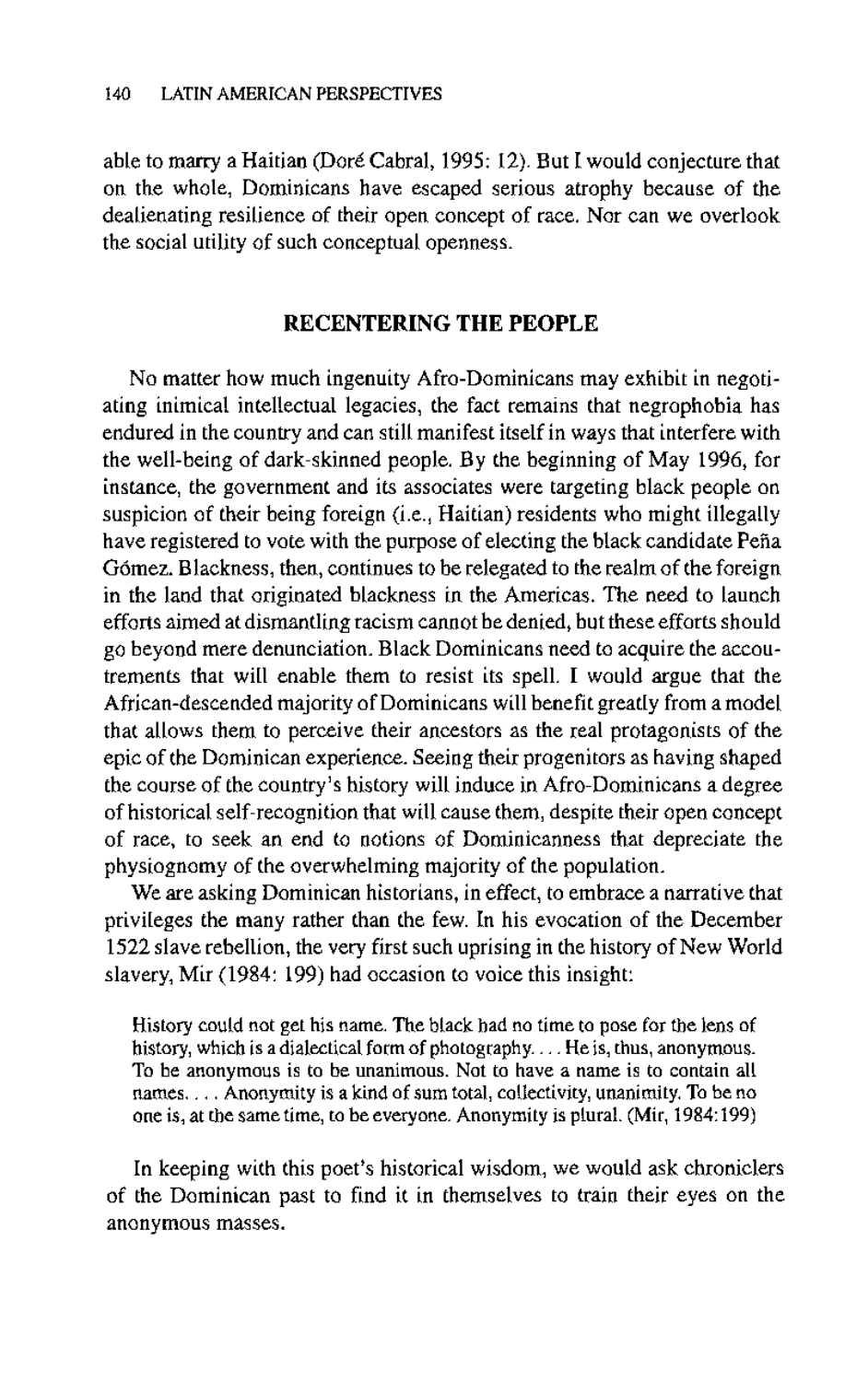# **BLACKNESS IN THE DOMINICAN DIASPORA**

At this point, we have no way of knowing the extent to which future Dominican governments will be willing to embrace educational and social agendas aimed at repairing the cultural damage perpetrated by the cultural theorists of the conservative power structure. Nor would it be advisable, as Arcadio Díaz Quiñones warns us, to place the nation's cultural future in the hands of the state (1993: 174). But we can be certain of the pivotal role that the Dominican diaspora in the United States will play, with or without the assistance of any government, in the configuration of a humanely inclusive conceptualization of racial identity in Dominican society. This is so because Dominicans cannot help but realize that in the United States race matters tremendously. In this country, Dominicans join the cast of an inescapable social drama, wherein whites set the normative standard and "black people are viewed as a 'them,' " to borrow the language of Cornel West  $(1993; 3)$ . Thus, race has implications for one's survival.

It soon becomes obvious to Dominican immigrants that the larger U.S. society does not care to distinguish between them and Haitians as the offspring of the two nations of Quisqueya, along with other ethnic communities of immigrants from the Third World, as they grapple for access to jobs, education, housing, and health services in an atmosphere of ever-scarcer resources and ever-increasing anti-immigrant feeling. In the diaspora, necessity allies Dominicans with Haitians; anti-Haitianism is rendered impractical. Nor can Dominicans in the United States afford the embarrassment of seeming to depreciate racially a community with which, in the eyes of others, they visibly share racial kinship. Whatever their particular manner of racial self-representation, Dominicans come into a society that, in the words of Frank Bonilla, "knows only black and white" (1980: 464). At a New York college where I taught, I was approached by an African American colleague who was working with a group on the establishment of a black faculty caucus. In fact, some members of the group had proposed my inclusion on account of my dark skin while others had had second thoughts in light of my coming from a Spanish-speaking nation. Giving me the benefit of the doubt, members had agreed to let me decide whether I belonged in the caucus. My African American colleague put the question thus: "Do you consider yourself more black than Hispanic or more Hispanic than black?" Finding the question disarming, I proved unable to quantify the immaterial. I was too fearful of saying the wrong thing and merely spent sentences galore in aimless circumlocution. My indecision made me suspect in the eyes of my colleague, with the predictable result that I never heard about the black caucus again.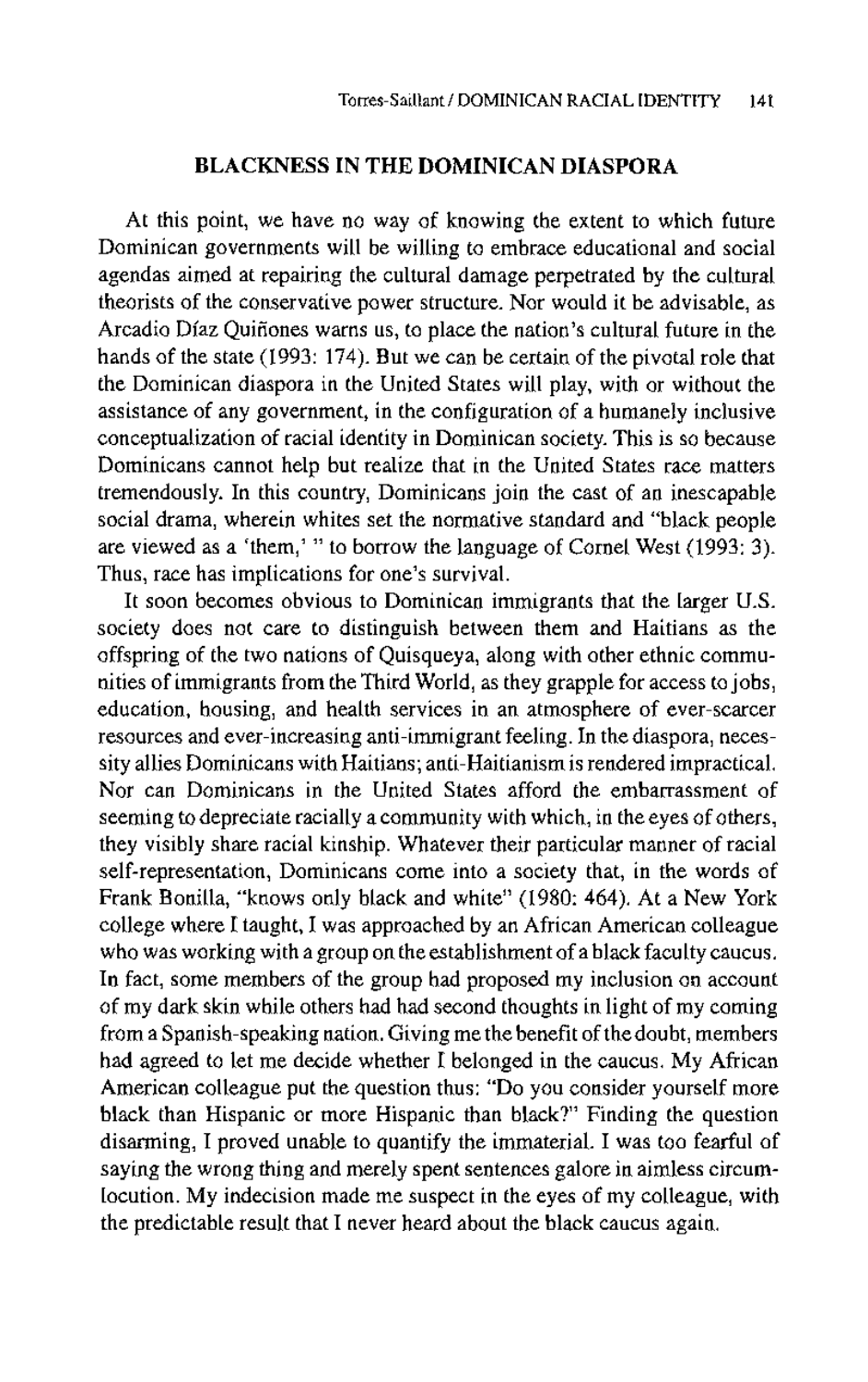In the United States, countless Dominicans, particularly dark-skinned ones, find themselves having to choose among options that their historical experience has not prepared them to recognize. Such is the predicament, for instance, of the Dominican characters in David Lamb's Do Platanos Go Wit' Collard Greens? (1994). The novel features the romance of two Hunter College students, an African American male named Freeman and his Dominican sweetheart, Angelita, against a background of racial tension and local politics in New York City at the time of Mayor David N. Dinkins. In his gallant dedication to enabling Angelita and her family to accept and cherish their African heritage, Lamb's Freeman embodies the mindset of many African Americans who construe the reluctance of Dominicans and other darkskinned Latinos to make blackness their primary identity as a form of alienation that requires urgent corrective treatment.

Many Dominicans have already assumed a discourse of identity that emanates from the particular struggles of the black liberation movement in the United States. A small contingent in New York is made up of individuals of various hues who claim to see themselves not as "Dominicans" but as "Africans born in the Dominican Republic." Similarly, Dominican youngsters who are brought up in this country, where bipolar racial categories reign supreme, are likely to adopt the racial classifications administered by their environment. Thus Ramona Hernández of the Latino Studies Program at the University of Massachusetts, Boston, has looked at the 1990 U.S. Census with an eye to how Dominicans identify themselves ethnically and detected a pattern showing that the longer Dominican youngsters have resided in the United States, the greater the likelihood that they will classify themselves as black.

Despite the inherent value of overcoming the vestiges of a negrophobic education, the question remains whether maintaining a sense of racial identity imposed by one's environment can in the end be considered liberating. For Dominicans to submit to the logic of North American racial polarities, to internalize extraneous paradigms of identity, would be to disregard the complexity of their own national experience as regards interracial relations. But perhaps we cannot afford the luxury of such subtleties. What Bonilla has said of Puerto Ricans applies equally well to Dominicans: our "complacency and equivocation with respect to race and even our more genuine accommodation of racial difference have little place here... We cannot continue to pretend to be an island of civility and racial harmony untouched by the storm of racial conflict that surrounds us" (Bonilla, 1980: 464). Along with the Puerto Ricans and all other peoples dominated by the West, we come from a background that has "taught us to experience blackness as misfortune," and to pass the test of our moral strength, it behooves us individually and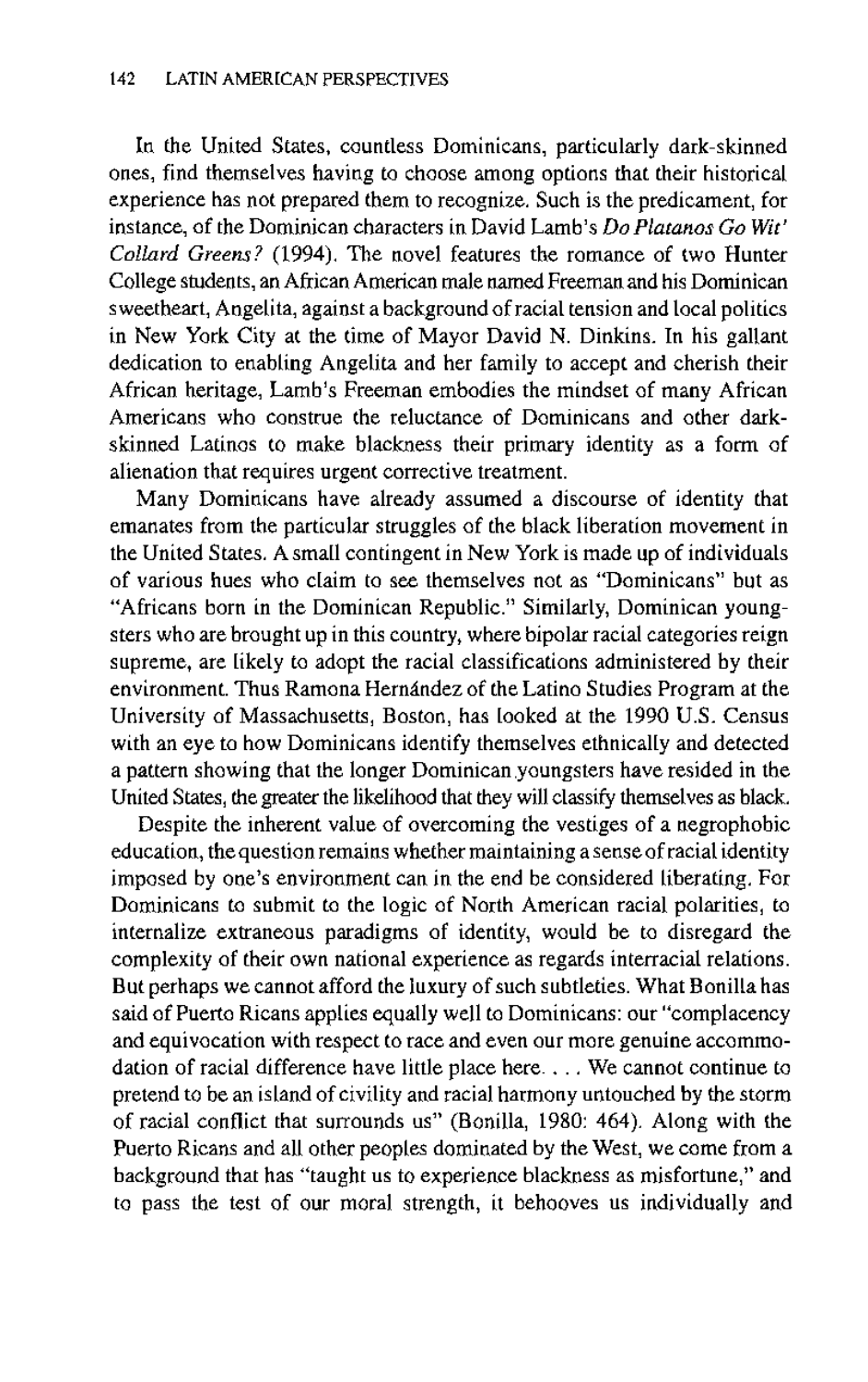collectively to stand up for what is black in us as proudly as we do for our Dominicanness (Bonilla, 1980: 464).

We can already point to instances of proud assertion of blackness within Dominicanness in the diaspora, as many members of the community have come to terms with the unsung portion of their ethnic and cultural heritage. The U.S.-educated Dominican poet Chiqui Vicioso's often-quoted "Until I came to New York, I didn't know I was black" describes the state of mind of many Dominicans in this country (Shorris, 1992: 146). Moya Pons argued some years ago that Dominicans had discovered their "black roots" in the United States and that they have influenced their native land by bringing their discovery home. He viewed the return migrants as "new social agents of modernity, capitalism, and racial emancipation" that had contributed to the overall transformation of Dominican society and the Dominican mind-a claim that he illustrated by pointing to the vogue enjoyed in the Dominican Republic by hairstyles, dress, popular music, and other expressions associated with African Americans as well as to the popularity of dark-skinned artists and politicians (1981: 32-33).

Judged from the vantage point of the present, when we witness a virtual consensus in the Dominican Republic regarding the image of return migrants as a menace to the health of Dominican society, the distinguished historian may have overstated his case. A point in his favor, though, may be that the antipathy and rejection confronted by Dominican return migrants in the homeland may conceal a timorous acknowledgment of their influence on mainstream Dominican society. But the spirit of Moya's claims continues to find corroboration, for example, in Duany's (1998 [this issue]) analysis in this volume of the transformation that Dominicans undergo as they experience international migration.

No people asks to become a diaspora; unfortunate circumstances render it so. Whatever suffering Dominicans have endured on the foreign shores to which despair has driven them, they have also learned to see themselves more fully and more fairly, particularly in matters of race. The long struggles for equality and social justice by people of color in the United States have yielded invaluable lessons from which Dominican people in the diaspora and in the native land have drawn and may continue to draw empowerment. The diaspora will render an inestimable service to the Dominican people if it can help to rid the country of white supremacist thought and negrophobic discourse in the extent to which those aberrations survive there. Ultimately, this celebratory retrospective may bring our black consciousness into focus in the national arena in a way that defies racial extremism. This will be, in a word, the development of black awareness with a Dominican difference.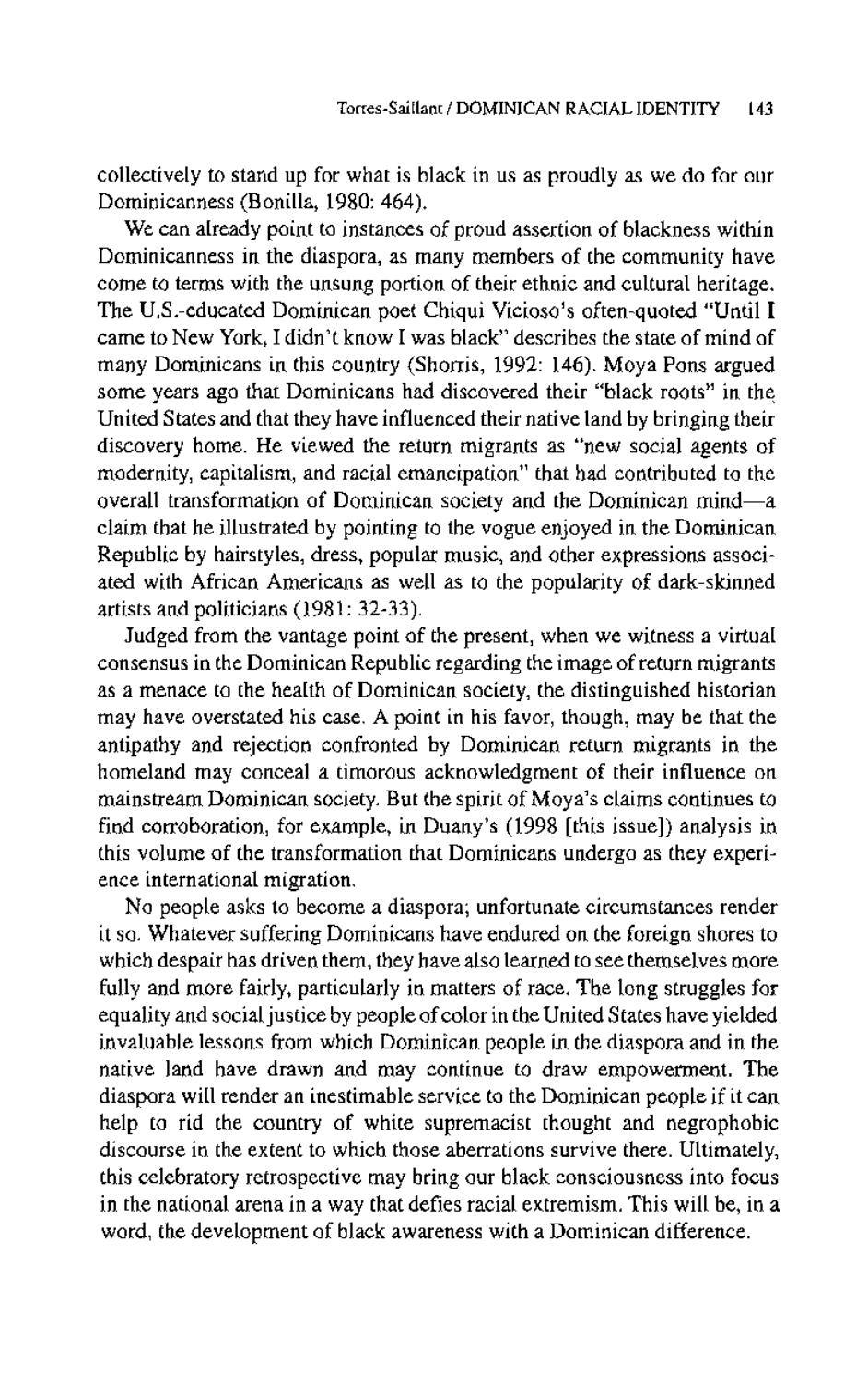## **NOTE**

1. The claim that black servants may have arrived with Columbus himself on his second trip to the colony, echoed by Mellafé (1964: 18), seems to have lost currency, but there is a scholarship, inspired by Leo Weiner's Africa and the Discovery of America (1920), that posits a pre-Columbian African presence in the Americas (Van Sectima, 1976; 14). Without confronting that view, this article adheres to the scholarly consensus drawn from direct references to blacks in the written documents from the first decade of the colonial transaction.

# **REFERENCES**

#### Alfau Durán, Vetilio

1994 Escritos en Clio. Publicaciones del Sesquicentenario de la Independencia Nacional 2. Santo Domingo: Gobierno Dominicano.

#### Anon

1906 Santo Domingo: A Brief of the Island, Its Resources, and Commercial Possibilities, with Special Reference to the Treaty Now Pending in the United States Senate, New York: New York Commercial.

#### Bonilla, Frank

1980 "Beyond survival: Por qué seguiremos siendo puertorriqueños," pp. 453-464 in Adalberto López (ed), The Puerto Ricans: Their History, Culture, Society. Rochester, VT. Schenkman.

#### Bosch, Juan

1986 Composición social dominicana. 15th ed. Santo Domingo: Editora Alfa y Omega, Cassá, Roberto

1992 Historia social y económica de la República Dominicana. Vol.1. Santo Domingo: Editora Alfa y Omega.

#### Courtney, W. S.

1860 The Gold Fields of Santo Domingo. New York: Anson P. Norton.

#### Davis, Martha Ellen.

1987 La otra ciencia: El vodú dominicano como religión y medicina populares. Santo Domingo; Editora Universitaria.

#### Deive, Carlos Esteban

1990 "La herencia africana en la cultura dominicana actual," pp. 105-141 in Bernardo Vega (ed.), Ensayos sobre cultura dominicana. 2nd ed. Santo Domingo: Fundación Cultural Dominicana/ Museo del Hombre Dominicano.

1992 Vodu y magia en Santo Domingo. 3rd edition. Santo Domingo: Fundación Cultural Dominicana.

#### De la Gándara, José

1975 Anexión y guerra de Santo Domingo. Santo Domingo: Editora Santo Domingo. Del Monte, Félix María

1979 "Cantos dominicanos," pp. 244-246 in Emilio Rodríguez Demorizi (ed.), Poesía papular dominicana. 3rd ed. Santiago: Universidad Católica Madre y Maestra.

#### Díaz Quiñones, Arcadio

1993 La memoria rota. San Juan: Ediciones Huracán.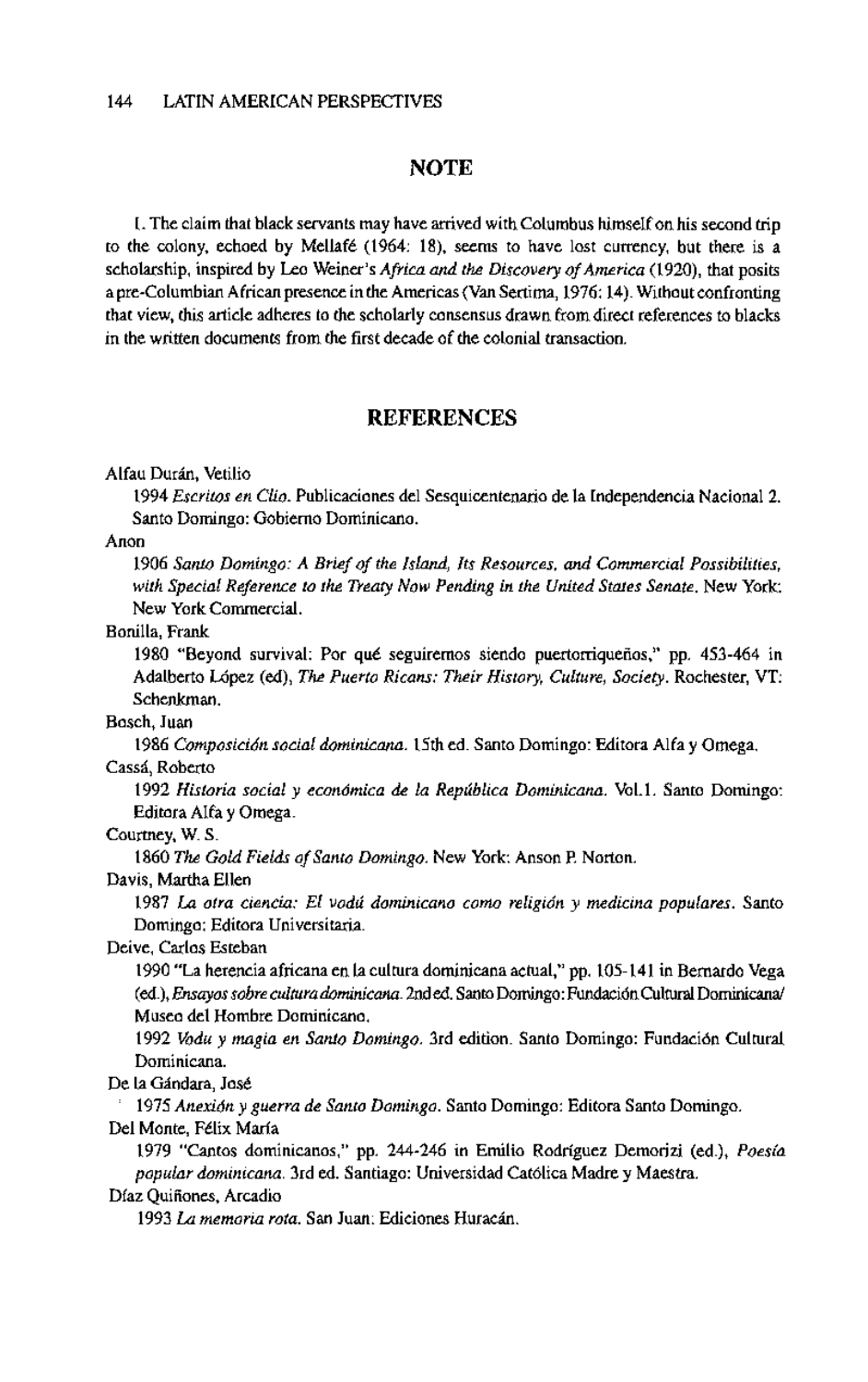Doré Cabral, Carlos 1995 "Encuesta Rumbo-Gallup: La población dominicana es más antihaitiana que racista." Rumbo, May 29, 8-12. "Esclavittud" 1988 Enciclopedia Dominicana. 3rd ed. Vol 3, 71-83. Fennema, Meinder, and Troetje Loewenthal 1989 "La construcción de raza y nación en la República Dominicana." Anales del Caribe 9: 191-227. Franco, Franklin J. 1984 Los negros, los mulatos y la nación dominicana. 7th ed. Santo Domingo: Editora Nacional. 1992 Historia del pueblo dominicano. Vol. 1. Santo Domingo: Instituto del Libro. Franco de Torquemada, Francisco 1942 "Representación," pp. 77-90 in Emilio Rodríguez Demorizi (ed.), Relaciones históricas de Santo Domingo. Vol. 1. Ciudad Trujillo: Editora Montalvo. García Godov, Federico 1975 El derrumbe. Santo Domingo: Editora de la Universidad Autónoma de Santo Domingo. Hancock, Henry J. 1905 "The situation in Santo Domingo." Annals of the American Academy of Political and Social Science 463: 47-52. Henríquez Ureña, Pedro 1978 La utopía de América, Edited by Angel Rama and Rafael Gutiérrez Girardot. Caracas; Biblioteca Ayacucho. Hostos, Eugenio María de 1969 Obras completas, Vol. 10. 2nd ed. San Juan; Instituto de Cultura Puertorriqueña. Keim, Deb. Randolph 1870 San Domingo. Philadelphia: Clayton, Remsen, and Haffelfinger. Lamb, David 1994 Do Platanos Go Wit' Collard Greens? New York: I Write What I Like. Linski, John M. 1994 A New Perspective on Afro-Dominican Spanish. University of New Mexico Research Paper Series 26. López, José Ramón 1975 La alimentación y las razas, pp. 29-68 in El gran pesimismo dominicano. Santiago: Universidad Católica Madre y Maestra. Megenney, William 1990 Africa en Santo Domingo: Su herencia lingüística. Santo Domingo: Museo del Hombre Dominicano/Academia de Ciencias de la República Dominicana. Mellafé, Rolando 1964 La esclavitud en Hispanoamérica. Buenos Aires: Editorial Eudela. Mir. Pedro 1984 Tres leyendas de colores. 3rd ed. Santo Domingo: Taller. Moreau de Saint-Méry, Médéric Louis Elie 1944 Descripción de la parte española de la isla de Santo Domingo. Translated by C. Armando Rodríguez. Ciudad Trujillo: Editora Montalvo. Moscoso Puello, Francisco Eugenio 1976 Cartas a Evelina. Santo Domingo: Editora Cosmos.